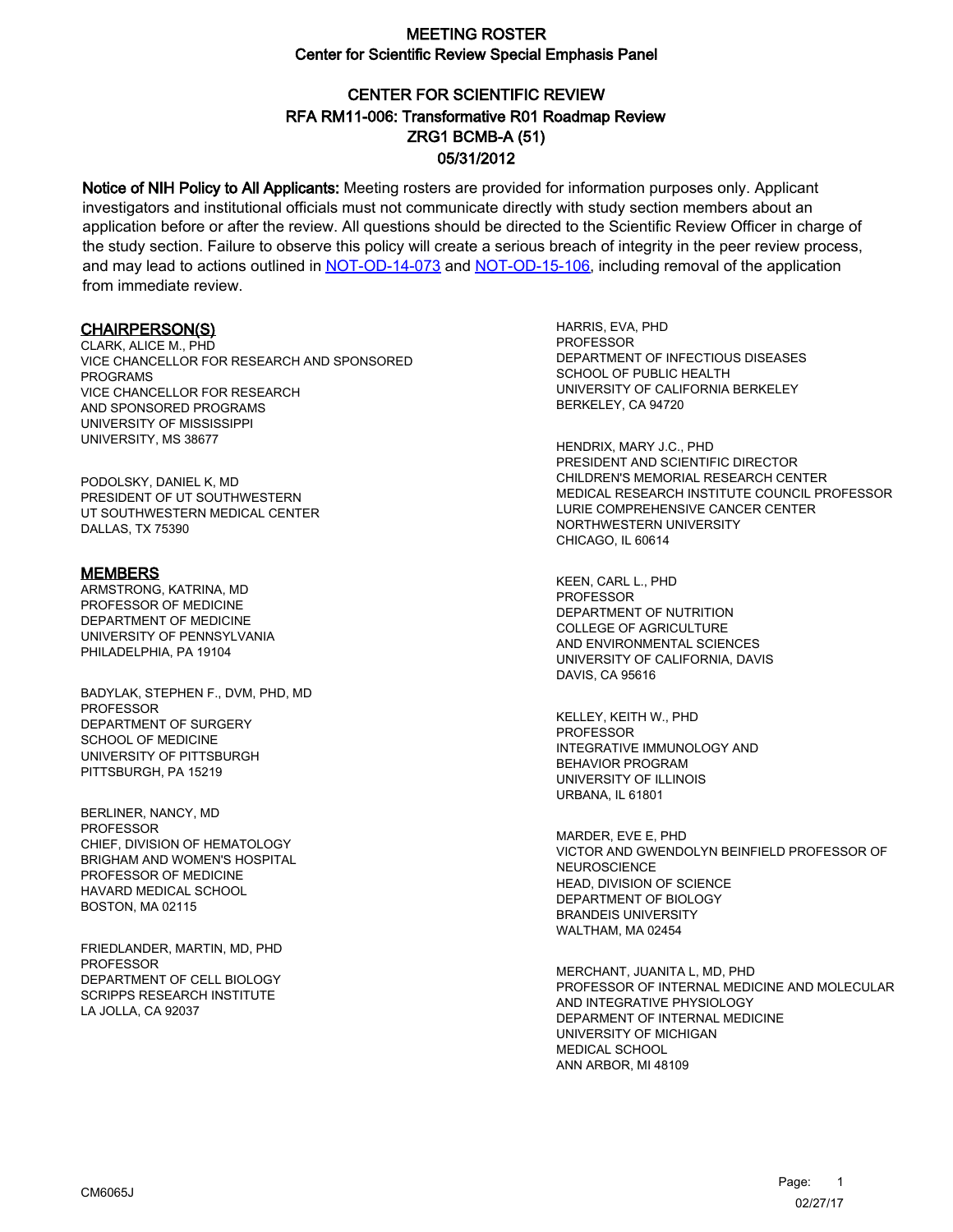# CENTER FOR SCIENTIFIC REVIEW ZRG1 BCMB-A (51) 05/31/2012 RFA RM11-006: Transformative R01 Roadmap Review

Notice of NIH Policy to All Applicants: Meeting rosters are provided for information purposes only. Applicant investigators and institutional officials must not communicate directly with study section members about an application before or after the review. All questions should be directed to the Scientific Review Officer in charge of the study section. Failure to observe this policy will create a serious breach of integrity in the peer review process, and may lead to actions outlined in [NOT-OD-14-073](https://grants.nih.gov/grants/guide/notice-files/NOT-OD-14-073.html) and [NOT-OD-15-106,](https://grants.nih.gov/grants/guide/notice-files/NOT-OD-15-106.html) including removal of the application from immediate review.

OPARIL, SUZANNE, MD **PROFESSOR** VASCULAR BIOLOGY AND HYPERTENSION PROGRAM DIVISION OF CARDIOVASCULAR DISEASES UNIVERSITY OF ALABAMA AT BIRMINGHAM BIRMINGHAM, AL 35294

PUGLISI, JOSEPH D, PHD PROFESSOR DEPARTMENT OF STRUCTURAL BIOLOGY STANFORD UNIVERSITY SCHOOL OF MEDICINE STANFORD, CA 94305

STRAIN, ERIC C, MD PROFESSOR DEPARTMENT OF PSYCHIATRY AND BEHAVIORAL SCIENCES JOHNS HOPKINS UNIVERSITY SCHOOL OF MEDICINE BALTIMORE, MD 21224

TOGA, ARTHUR W, PHD **DIRECTOR** LABORATORY OF NEURO IMAGING DEPARTMENT OF NEUROLOGY UNIVERSITY OF CALIFORNIA, LOS ANGELES LOS ANGELES, CA 90095

WHITSETT, JEFFREY A, MD PROFESSOR AND CHIEF PULMONARY BIOLOGY CINCINNATI CHILDREN'S HOSPITAL CINCINNATI, OH 45229-3039

#### MAIL REVIEWER(S)

ALEGRIA, MARGARITA, PHD DIRECTOR AND PROFESSOR OF PSYCHOLOGY CENTER FOR MULTICULTURAL MENTAL HEALTH RESEARCH HARVARD MEDICAL SCHOOL CAMBRIDGE HEALTH ALLIANCE SOMERVILLE, MA 02143

ANDREASSON, KATRIN I, MD ASSOCIATE PROFESSOR DEPARTMENT OF NEUROLOGY AND NEUROLOGICAL SCIENCES STANFORD UNIVERSITY STANFORD, CA 94305

BALAZ, STEFAN, PHD PROFESSOR DEPARTMENT OF PHARMACEUTICAL SCIENCES ALBANY COLLEGE OF PHARMACY AND HEALTH SCIENCES COLCHESTER, VT 05454

BALKOWIEC, AGNIESZKA Z, MD, PHD ASSOCIATE PROFESSOR DEPARTMENT OF INTEGRATIVE BIOSCIENCES SCHOOL OF DENTISTRY OREGON HEALTH AND SCIENCE UNIVERSITY PORTLAND, OR 97239

BARTKE, ANDRZEJ, PHD PROFESSOR SCHOOL OF MEDICINE SOUTHERN ILLINOIS UNIVERSITY SPRINGFIELD, IL 62794

BARTOLOMEI, MARISA S., PHD PROFESSOR DEPARTMENT OF CELL AND DEVELOPMENTAL BIOLOGY UNIVERSITY OF PENNSYLVANIA PHILADELPHIA, PA 19104-6058

BASSELL, GARY J, PHD PROFESSOR DEPARTMENT OF CELL BIOLOGY SCHOOL OF MEDICINE EMORY UNIVERSITY ATLANTA, GA 30322

BAUMAN, MARGARET L, MD ASSOCIATE PROFESSOR DEPARTMENT OF ANATOMY AND NEUROBIOLOGY SCHOOL OF MEDICINE BOSTON UNIVERSITY BOSTON, MA 02118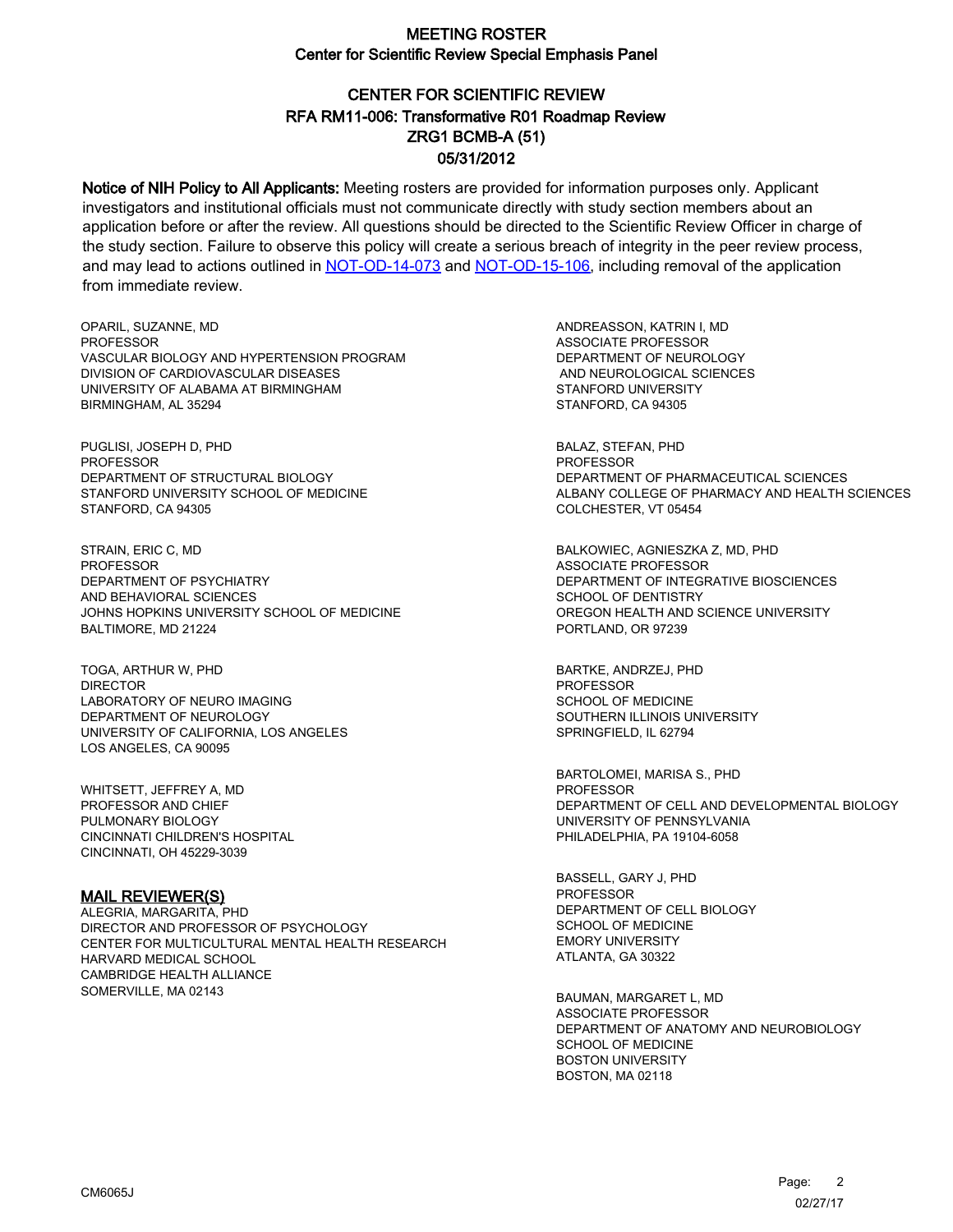# CENTER FOR SCIENTIFIC REVIEW ZRG1 BCMB-A (51) 05/31/2012 RFA RM11-006: Transformative R01 Roadmap Review

Notice of NIH Policy to All Applicants: Meeting rosters are provided for information purposes only. Applicant investigators and institutional officials must not communicate directly with study section members about an application before or after the review. All questions should be directed to the Scientific Review Officer in charge of the study section. Failure to observe this policy will create a serious breach of integrity in the peer review process, and may lead to actions outlined in [NOT-OD-14-073](https://grants.nih.gov/grants/guide/notice-files/NOT-OD-14-073.html) and [NOT-OD-15-106,](https://grants.nih.gov/grants/guide/notice-files/NOT-OD-15-106.html) including removal of the application from immediate review.

BENSON, ANDREW K, PHD **PROFESSOR** DEPARTMENT OF FOOD SCIENCE AND TECHNOLOGY UNIVERSITY OF NEBRASKA LINCOLN, NE 68583-0919

BERGLES, DWIGHT E, PHD PROFESSOR DEPARTMENT OF NEUROSCIENCE SCHOOL OF MEDICINE JOHNS HOPKINS UNIVERSITY BALTIMORE, MD 21205

BLOT, WILLIAM J., PHD CHIEF EXECUTIVE OFFICER DEPARTMENT OF MEDICINE INTERNATIONAL EPIDEMIOLOGY INSTITUTE VANDERBILT UNIVERSITY ROCKVILLE, MD 20850

BOOM, HENRY, MD PROFESSOR TUBERCULOSIS RESEARCH UNIT AND DIVISION OF INFECTIOUS DISEASES CASE WESTERN RESERVE UNIVERSITY CLEVELAND, OH 44106

BORDEY, ANGELIQUE, PHD ASSOCIATE PROFESSOR DEPARTMENT OF NEUROSURGERY AND CELLULAR AND MOLECULAR PHYSIOLOGY SCHOOL OF MEDICINE YALE UNIVERSITY NEW HAVEN, CT 06520

BOYDEN, EDWARD S. III, PHD ASSISTANT PROFESSOR DEPARTMENT OF BIOLOGY ENGINEERING MASSACHUSETTS INSTITUTE OF TECHNOLOGY CAMBRIDGE, MA 02139

BROWN, STEPHEN A, MD ASSOCIATE PROFESSOR DEPARTMENT OF OBSTETRICS AND GYNECOLOGY UNIVERSITY OF VERMONT BURLINGTON, VT 05401

BURDETTE, JOANNA E, PHD ASSISTANT PROFESSOR DEPARTMENT CHEMISTRY AND PHARMACOGNOSY UNIVERSITY OF ILLINOSI AT CHICAGO CHIAGO, IL 60612

CAMPBELL, KERRY S, PHD MEMBER FOX CHASE CANCER CENTER PHILADELPHIA, PA 19111

CASTRILLON, DIEGO H, MD, PHD ASSOCIATE PROFESSOR DEPARTMENT OF PATHOLOGY UNIVERSITY OF TEXAS SOUTHWESTERN MEDICAL CENTER DALLAS, TX 75390

CHANDA, SUMIT K, PHD ASSOCIATE PROFESSOR INFECTIOUS AND INFLAMMATORY DISEASE CENTER BURNHAM INSTITUTE FOR MEDICAL RESEARCH LA JOLLA, CA 92037

CHANG, HOWARD Y, MD, PHD PROFESSOR DEPARTMENT OF DERMATOLOGY STANFORD UNIVERSITY SCHOOL OF MEDICINE STANFORD, CA 94305

CHILDERS, MARTIN K., PHD PROFESSOR DEPARTMENT OF NEUROLOGY THE WAKE FOREST INSTITUTE FOR REGENERATIVE MEDICINE WAKE FOREST UNIVERSITY WINSTON-SALEM, NC 27101

CHILKOTI, ASHUTOSH, PHD PROFESSOR DEPARTMENT OF BIOMEDICAL ENGINEERING DUKE UNIVERSITY DURHAM, NC 27708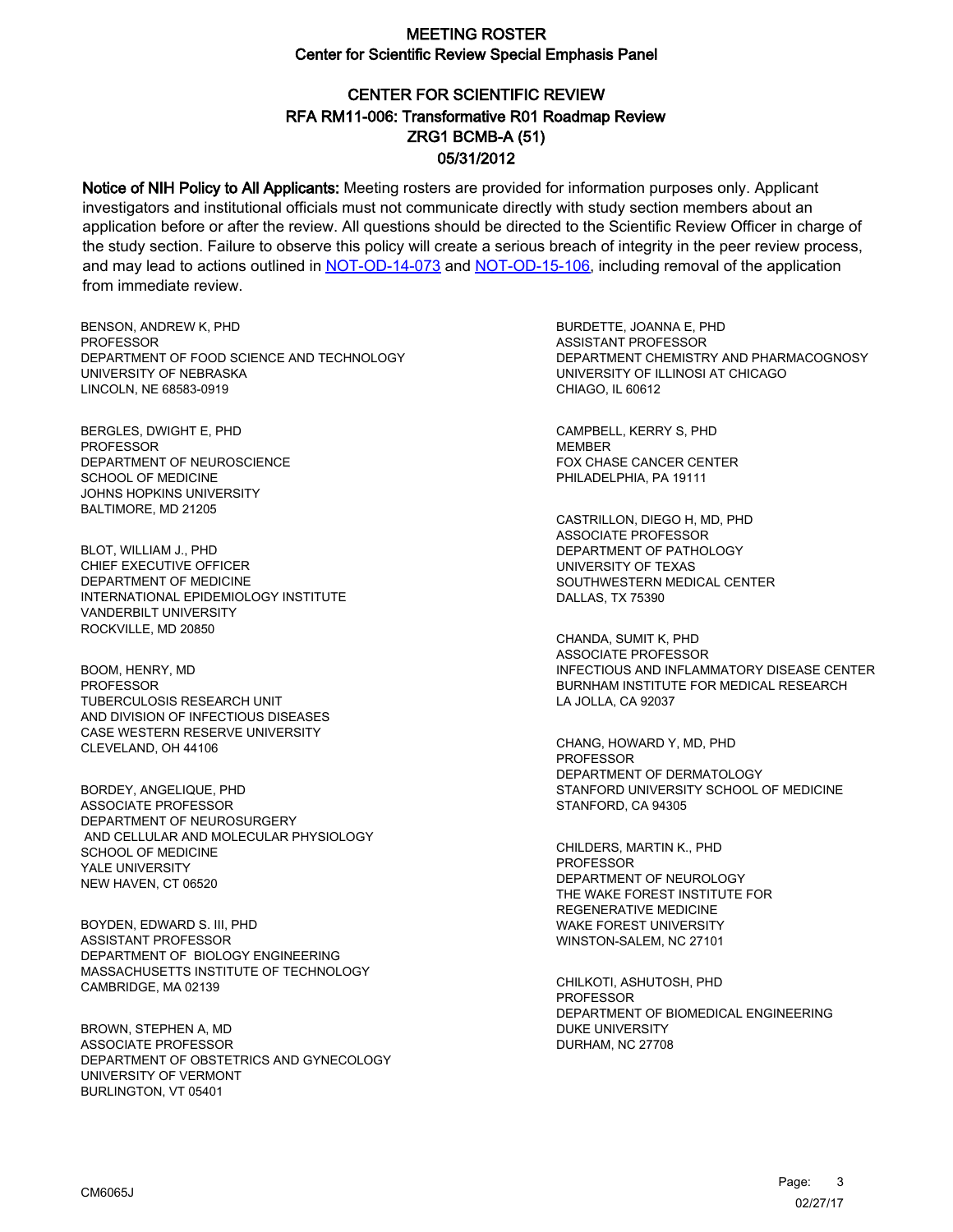# CENTER FOR SCIENTIFIC REVIEW ZRG1 BCMB-A (51) 05/31/2012 RFA RM11-006: Transformative R01 Roadmap Review

Notice of NIH Policy to All Applicants: Meeting rosters are provided for information purposes only. Applicant investigators and institutional officials must not communicate directly with study section members about an application before or after the review. All questions should be directed to the Scientific Review Officer in charge of the study section. Failure to observe this policy will create a serious breach of integrity in the peer review process, and may lead to actions outlined in [NOT-OD-14-073](https://grants.nih.gov/grants/guide/notice-files/NOT-OD-14-073.html) and [NOT-OD-15-106,](https://grants.nih.gov/grants/guide/notice-files/NOT-OD-15-106.html) including removal of the application from immediate review.

CHONG, SHAORONG, PHD SENIOR SCIENTIST DIVISION OF CHEMICAL BIOLOGY NEW ENGLISH BIOLABS, INC. IPSWICH, MA 01938

CONBOY, IRINA M, PHD ASSOCIATE PROFESSOR DEPARTMENT OF BIOENGINEERING COLLEGE OF ENGINEERING UNIVERSITY OF CALIFORNIA, BERKELEY BERKELEY, CA 94720

CONTRERAS-VIDAL, JOSE LUIS, PHD PROFESSOR DEPARTMENT OF ELECTRICAL AND COMPUTER ENGINEERING UNIVERSITY OF HOUSTON HOUSTON, TX 77204

COUCH, FERGUS JOSEPH, PHD ASSOCIATE PROFESSOR DEPARTMENT OF LABORATORY MEDICINE AND PATHOLOGY MAYO CLINIC COLLEGE OF MEDICINE ROCHESTER, MN 55905

CRAVATT, BENJAMIN F, PHD PROFESSOR DEPARTMENT OF CHEMICAL PHYSIOLOGY THE SKAGGS INSTITUTE FOR CHEMICAL BIOLOGY THE SCRIPPS RESEARCH INSTITUTE LA JOLLA, CA 92037

DARLING, WARREN G, PHD PROFESSOR DEPARTMENT OF HEALTH AND HUMAN PHYSIOLOGY THE UNIVERSITY OF IOWA IOWA CITY, IA 52242

DE LECEA, LUIS, PHD ASSOCIATE PROFESSOR DEPARTMENT OF PSYCHIATRY AND BEHAVIORAL SCIENCES SCHOOL OF MEDICINE STANFORD UNIVERSITY STANFORD, CA 94305

DE PLAEN, ISABELLE G., MD ASSOCIATE PROFESSOR DEPARTMENT OF PEDIATRICS NEONATOLOGY DIVISION CHILDREN'S MEMORIAL HOSPITAL CHICAGO, IL 60614

DEKA, RANJAN, PHD **PROFESSOR** CENTER FOR GENOME INFORMATION DEPARTMENT OF ENVIRONMENTAL HEALTH UNIVERSITY OF CINCINNATI COLLEGE OF MEDICINE CINCINNATI, OH 45267

DIBENEDETTO, EMMANUELE, PHD CENTENNIAL PROFESSOR OF MATHEMATICS DEPARTMENT OF MATHEMATICS VANDERBILT UNIVERSITY NASHVILLE, TN 37240

DINGWELL, JONATHAN BATES, PHD ASSOCIATE PROFESSOR NONLINEAR BIODYNAMICS LAB DEPARTMENT OF KINESIOLOGY AND HEALTH EDUCATION THE UNIVERSITY OF TEXAS AT AUSTIN AUSTIN, TX 78712

DONEHOWER, LAWRENCE A., PHD **PROFESSOR** DEPARTMENT OF MOLECULAR BIOLOGY, CELLULAR BIOLOGY AND VIROLOGY BAYLOR COLLEGE OF MEDICINE HOUSTON, TX 77030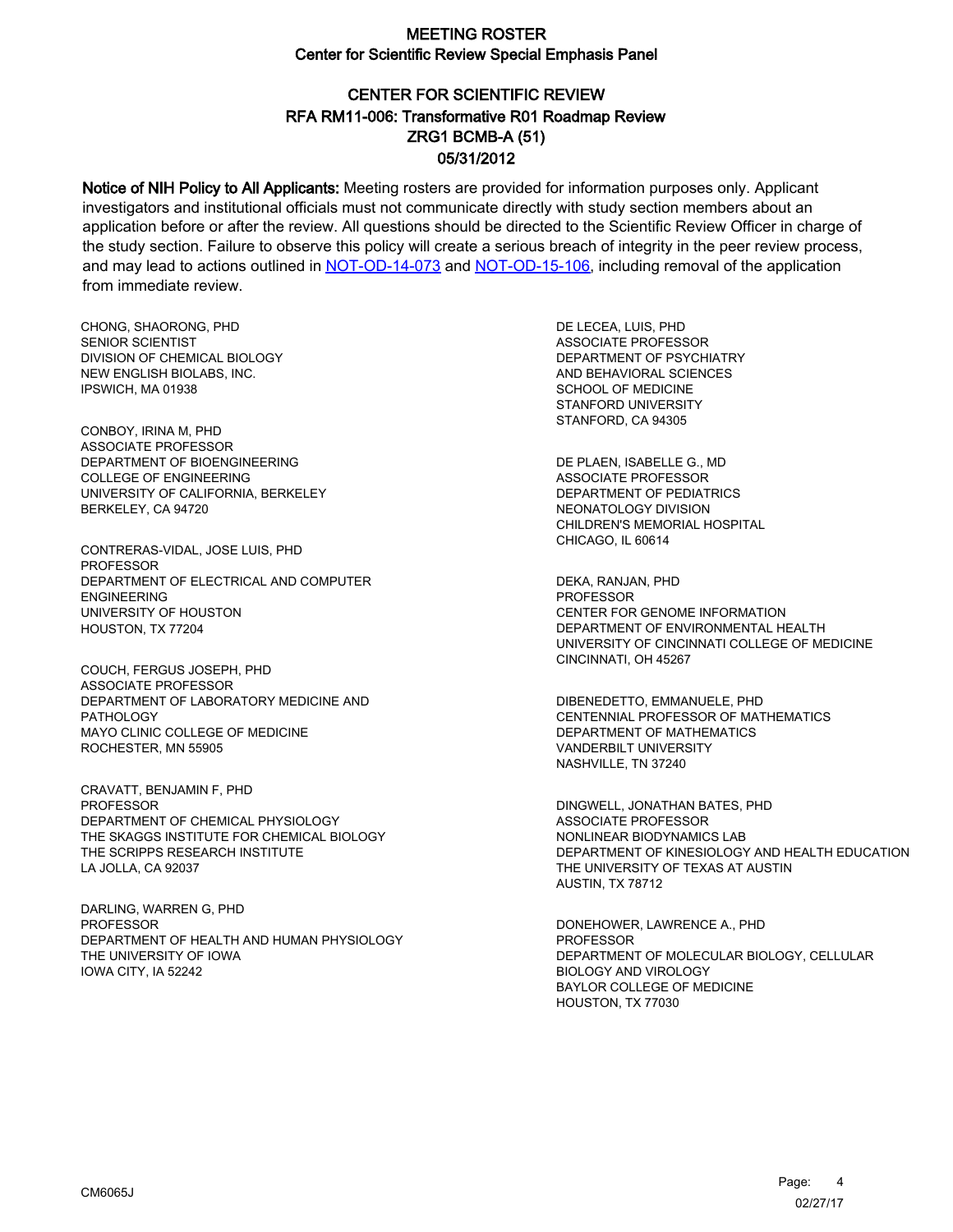# CENTER FOR SCIENTIFIC REVIEW ZRG1 BCMB-A (51) 05/31/2012 RFA RM11-006: Transformative R01 Roadmap Review

Notice of NIH Policy to All Applicants: Meeting rosters are provided for information purposes only. Applicant investigators and institutional officials must not communicate directly with study section members about an application before or after the review. All questions should be directed to the Scientific Review Officer in charge of the study section. Failure to observe this policy will create a serious breach of integrity in the peer review process, and may lead to actions outlined in [NOT-OD-14-073](https://grants.nih.gov/grants/guide/notice-files/NOT-OD-14-073.html) and [NOT-OD-15-106,](https://grants.nih.gov/grants/guide/notice-files/NOT-OD-15-106.html) including removal of the application from immediate review.

DORSKY, RICHARD I, PHD ASSISTANT PROFESSOR DEPARTMENT OF NEUROBIOLOGY AND ANATOMY UNIVERSITY OF UTAH SALT LAKE CITY, UT 84132

DOUDET, DORIS J., PHD PROFESSOR DEPARTMENT OF NEUROLOGY PACIFIC PARKINSON'S RESEARCH CENTER UNIVERSITY OF BRITISH COLUMBIA VANCOUVER, BC V6T 2B5 CANADA

DRITSCHILO, ANATOLY, MD PROFESSOR AND CHAIRMAN DEPARTMENT OF RADIATION MEDICINE LOMBARDI COMPREHENSIVE CANCER CENTER GEORGETOWN UNIVERSITY MEDICAL CENTER WASHINGTON, DC 20057

DUFF, KAREN E, PHD **PROFESSOR** DEPARTMENT OF PATHOLOGY NEW YORK STATE PSYCHIATRIC INSTITUTE TAUB INSTITUTE COLUMBIA UNVERSITY NEW YORK, NY 10032

DYER, DAVID W., PHD PROFESSOR DEPARTMENT OF MICROBIOLOGY AND IMMUNOLOGY OKLAHOMA UNIVERSITY OKLAHOMA CITY, OK 73104

EISCH, AMELIA J, PHD ASSOCIATE PROFESSOR DEPARTMENT OF PSYCHIATRY UNIVERSITY OF TEXAS SOUTHWESTERN MEDICAL CENTER DALLAS, TX 75390

FENG, GUOPING, PHD ASSISTANT PROFESSOR DEPARTMENT OF BRAIN AND COGNITIVE SCIENCES MASSACHUSETTS INSTITUTE OF TECHNOLOGY CAMBRIDGE, MA 02139

FERRARI, MAURO, PHD DIRECTOR BIOMEDICAL ENGINEERING CENTER OHIO STATE UNIVERSITY COLUMBUS, OH 43210-1002

FINCH, CALEB E, PHD **PROFESSOR** ANDRUS GERONTOLOGY CENTER UNIVERSITY OF SOUTHERN CALIFORNIA LOS ANGELES, CA 90089

FORMAN, HENRY JAY, PHD **PROFESSOR** DEPARTMENT OF BIOCHEMISTRY AND CHEMISTRY SCHOOL OF NATURAL SCIENCES UNIVERSITY OF CALIFORNIA, MERCED MERCED, CA 95343

FORSTER, MICHAEL J., PHD PROFESSOR DEPARTMENT OF PHARMACOLOGY AND NEUROSCIENCE UNIVERSITY OF NORTH TEXAS HEALTH SCIENCE CENTER FORT WORTH, TX 76107

FORTUNE, JOANNE E., PHD PROFESSOR DEPARTMENT OF BIOMEDICAL SCIENCES COLLEGE OF VETERINARY MEDICINE CORNELL UNIVERSITY ITHACA, NY 14853

FOX, BERNARD A, PHD CHIEF, LABORATORY OF MOLECULAR AND TUMOR IMMUNOLOGY DEPARTMENT OF MOLECULAR AND TUMOR IMMUNOLOGY EARLE A CHILES RESEARCH INSTITUTE PROVIDENCE PORTLAND MEDICAL CENTER PORTLAND, OR 97213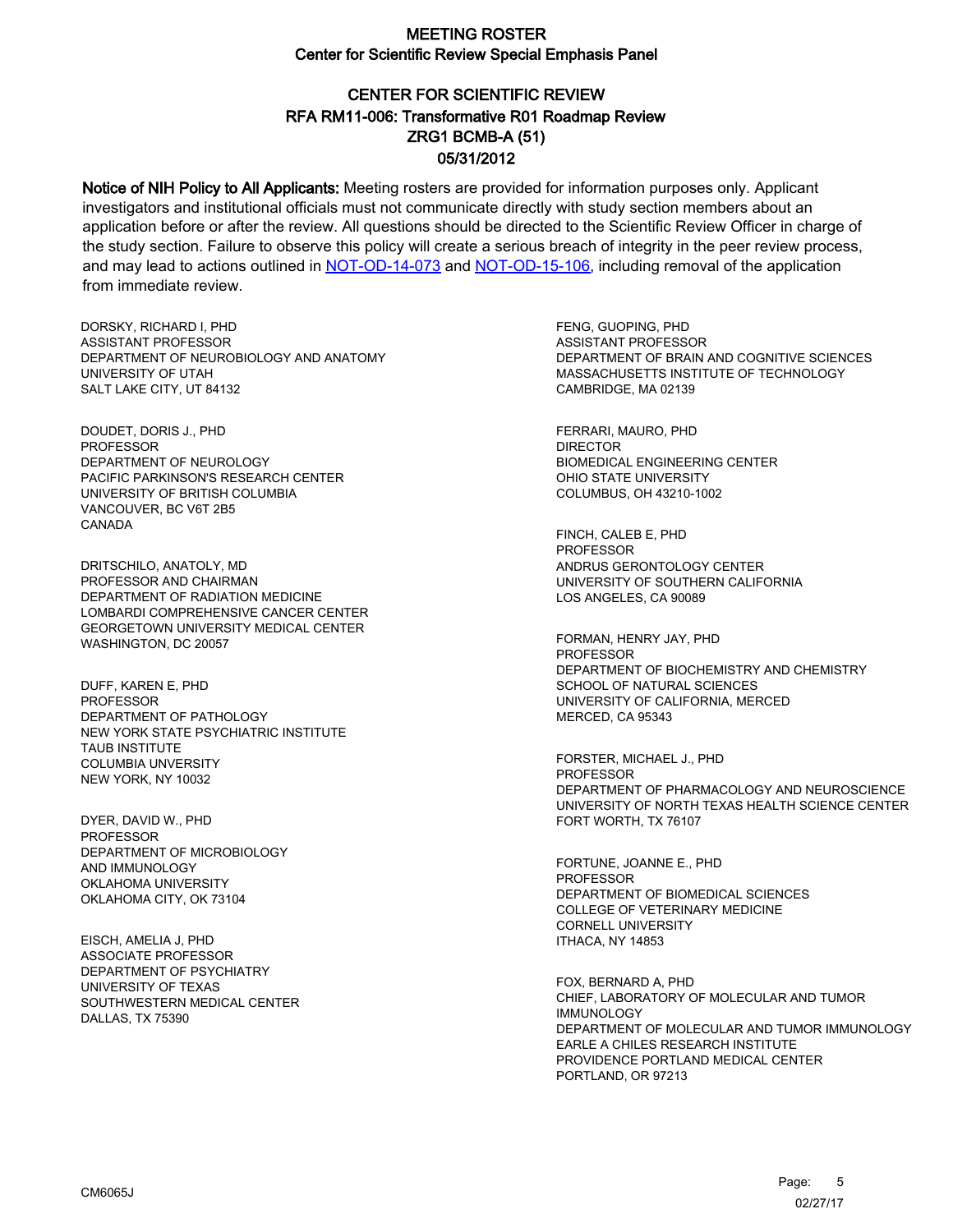# CENTER FOR SCIENTIFIC REVIEW ZRG1 BCMB-A (51) 05/31/2012 RFA RM11-006: Transformative R01 Roadmap Review

Notice of NIH Policy to All Applicants: Meeting rosters are provided for information purposes only. Applicant investigators and institutional officials must not communicate directly with study section members about an application before or after the review. All questions should be directed to the Scientific Review Officer in charge of the study section. Failure to observe this policy will create a serious breach of integrity in the peer review process, and may lead to actions outlined in [NOT-OD-14-073](https://grants.nih.gov/grants/guide/notice-files/NOT-OD-14-073.html) and [NOT-OD-15-106,](https://grants.nih.gov/grants/guide/notice-files/NOT-OD-15-106.html) including removal of the application from immediate review.

FRANK, LOREN M, PHD ASSOCIATE PROFESSOR DEPARTMENT OF PHYSIOLOGY UNIVERSITY OF CALIFORNIA, SAN FRANCISCO SAN FRANCISCO, CA 94143

FREITAS, MICHAEL A, PHD ASSOCIATE PROFESSOR DEPARTMENT OF MOLECULAR VIROLOGY, IMMUNOLOGY AND MEDICAL GENETICS OHIO STATE UNIVERSITY MEDICAL CENTER COLUMBUS, OH 43210

FRIIS, ELIZABETH A, PHD ASSOCIATE PROFESSOR DEPARTMENT OF MECHANICAL ENGINEERING UNIVERSITY OF KANSAS LAWRENCE, KS 66045

FUCHS, EPHRAIM J, MD ASSOCIATE PROFESSOR DEPARTMENT OF ONCOLOGY JOHNS HOPKINS UNIVERSITY SCHOOL OF MEDICINE BALTIMORE, MD 21231

FUJINAMI, ROBERT S, PHD PROFESSOR DEPARTMENT OF PATHOLOGY SCHOOL OF MEDICINE UNIVERSITY OF UTAH SALT LAKE CITY, UT 84132

FUTSCHER, BERNARD W, PHD PROFESSOR DEPARTMENT OF PHARMACOLOGY AND TOXICOLOGY ARIZONA CANCER CENTER UNIVERSITY OF ARIZONA TUCSON, AZ 85724

GAJEWSKI, THOMAS F JR, MD, PHD ASSOCIATE PROFESSOR DEPARTMENT OF PATHOLOGY AND MEDICINE UNIVERSITY OF CHICAGO CHICAGO, IL 60657

GARBOW, JOEL RICHARD, PHD RESEARCH ASSOCIATE PROFESSOR DEPARTMENT OF RADIOLOGY MALLINCKRODT INSTITUTE OF RADIOLOGY WASHINGTON UNIVERSITY SCHOOL OF MEDICINE ST. LOUIS, MO 63110

GARDNER, DANIEL, PHD PROFESSOR DEPARTMENT OF PHYSIOLOGY AND BIOPHYSICS WEILL CORNELL MEDICAL COLLEGE CORNELL UNIVERSITY NEW YORK, NY 10065

GHOSH, INDRANEEL, PHD ASSOCIATE PROFESSOR DEPARTMENT OF CHEMISTRY UNIVERSITY OF ARIZONA TUCSON, AZ 85721

GLOVER, THOMAS W, PHD PROFESSOR OF HUMAN GENETICS DEPARTMENT OF HUMAN GENETICS UNIVERSITY OF MICHIGAN ANN ARBOR, MI 48109

GOLDBERG, JOANNA B., PHD PROFESSOR DEPARTMENT OF MICROBIOLOGY SCHOOL OF MEDICINE UNIVERSITY OF VIRGINIA HEALTH SYSTEM CHARLOTTESVILLE, VA 22908

GOODWIN, RICHARD L, PHD ASSOCIATE PROFESSOR DEPARTMENT OF CELL AND DEVELOPMENTAL BIOLOGY AND ANATOMY UNIVERSITY OF SOUTH CAROLINA SCHOOL OF MEDICINE COLUMBIA, SC 29208

GORONZY, JORG J., MD, PHD PROFESSOR DEPARTMENT OF MEDICINE STANFORD UNIVERSITY STANFORD, CA 94305-5166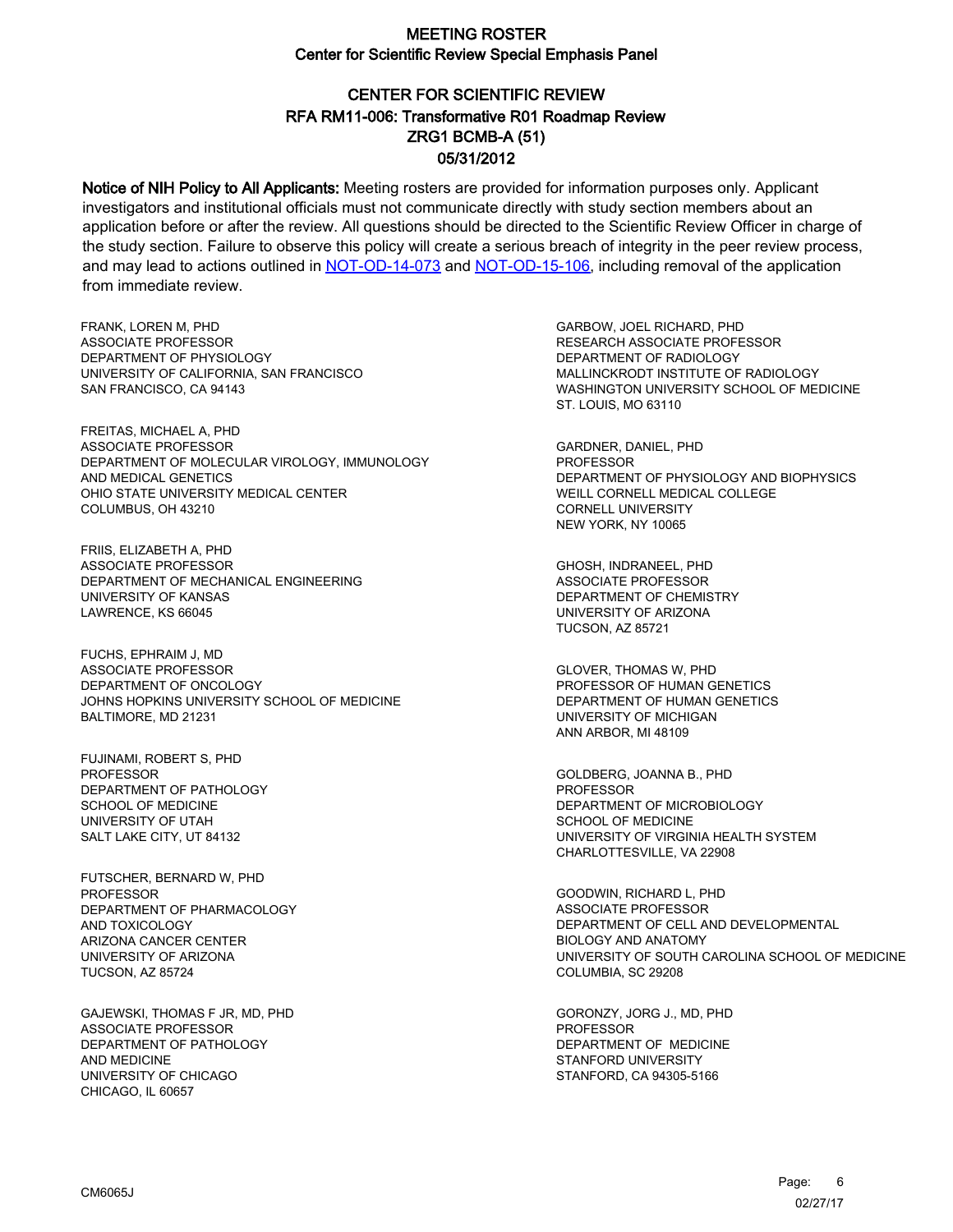# CENTER FOR SCIENTIFIC REVIEW ZRG1 BCMB-A (51) 05/31/2012 RFA RM11-006: Transformative R01 Roadmap Review

Notice of NIH Policy to All Applicants: Meeting rosters are provided for information purposes only. Applicant investigators and institutional officials must not communicate directly with study section members about an application before or after the review. All questions should be directed to the Scientific Review Officer in charge of the study section. Failure to observe this policy will create a serious breach of integrity in the peer review process, and may lead to actions outlined in [NOT-OD-14-073](https://grants.nih.gov/grants/guide/notice-files/NOT-OD-14-073.html) and [NOT-OD-15-106,](https://grants.nih.gov/grants/guide/notice-files/NOT-OD-15-106.html) including removal of the application from immediate review.

GUPTA, SANJEEV, MD **PROFESSOR** DEPARTMENT OF MEDICINE AND PATHOLOGY ALBERT EINSTEIN COLLEGE OF MEDICINE BRONX, NY 10461

GUZOWSKI, JOHN, PHD ASSOCIATE PROFESSOR DEPARTMENT OF NEUROBIOLOGY AND BEHAVIOR UNIVERSITY OF CALIFORNIA IRVINE, CA 92697

HATFULL, GRAHAM F., PHD CHAIR DEPARTMENT OF BIOLOGICAL SCIENCES UNIVERSITY OF PITTSBURGH PITTSBURGH, PA 15260

HAUGH, JASON M., PHD PROFESSOR DEPARTMENT OF CHEMICAL ENGINEERING NORTH CAROLINA STATE UNIVERSITY RALEIGH, NC 27695

HAWRYLYCZ, MICHAEL, PHD SENIOR DIRECTOR DEPARTMENT OF INFORMATICS ALLEN INSTITUTE FOR BRAIN SCIENCE SEATTLE, WA 98103

HAYES, RICHARD BERNARD, PHD PROFESSOR AND DIRECTOR DIVISION OF EPIDEMIOLOGY DEPARTMENT OF ENVIRONMENTAL MEDICINE NEW YORK UNIVERSITY NEW YORK, NY 10016

HEINRICHER, MARY M., PHD PROFESSOR AND VICE CHAIR FOR RESEARCH DEPARTMENT OF NEUROLOGICAL SURGERY OREGON HEALTH AND SCIENCE UNIVERSITY SCHOOL OF MEDICINE PORTLAND, OR 97239

HELLMAN, JUDITH, MD ASSOCIATE PROFESSOR DEPARTMENT OF ANESTHESIA SCHOOL OF MEDICINE UNIVERSITY OF CALIFORNIA, SAN FRANCISCO SAN FRANCISCO, CA 94143

HEMMINGS, HUGH C JR, MD, PHD PROFESSOR OF ANESTHESIOLOGY AND PHARMACOLOGY DEPARTMENTS OF ANESTHESIOLOGY AND PHARMACOLOGY WEILL MEDICAL COLLEGE CORNELL UNIVERSITY NEW YORK, NY 10021

HESS, HENRY, PHD ASSOCIATE PROFESSOR DEPARTMENT OF BIOMEDICAL ENGINEERING COLUMBIA UNIVERSITY NEW YORK, NY 10027

HOPKINS, RICHARD A, MD KARLSON PROFESSOR AND CHIEF CARDIOTHORACIC SURGERY CHILDREN'S MERCY HOSPITAL BROWN UNIVERSITY KANSAS CITY , MO 64108

HUANG, FAQING, PHD PROFESSOR DEPARTMENT OF CHEMISTRY AND BIOCHEMISTRY UNIVERSITY OF SOUTHERN MISSISSIPPI HATTIESBURG, MS 39406

ISACSON, OLE, MD, PHD **PROFESSOR** DEPARTMENT OF NEUROLOGY HARVARD MEDICAL SCHOOL CENTER FOR NEURODEGENERATION RESEARCH MCLEAN HOSPITAL BELMONT, MA 02178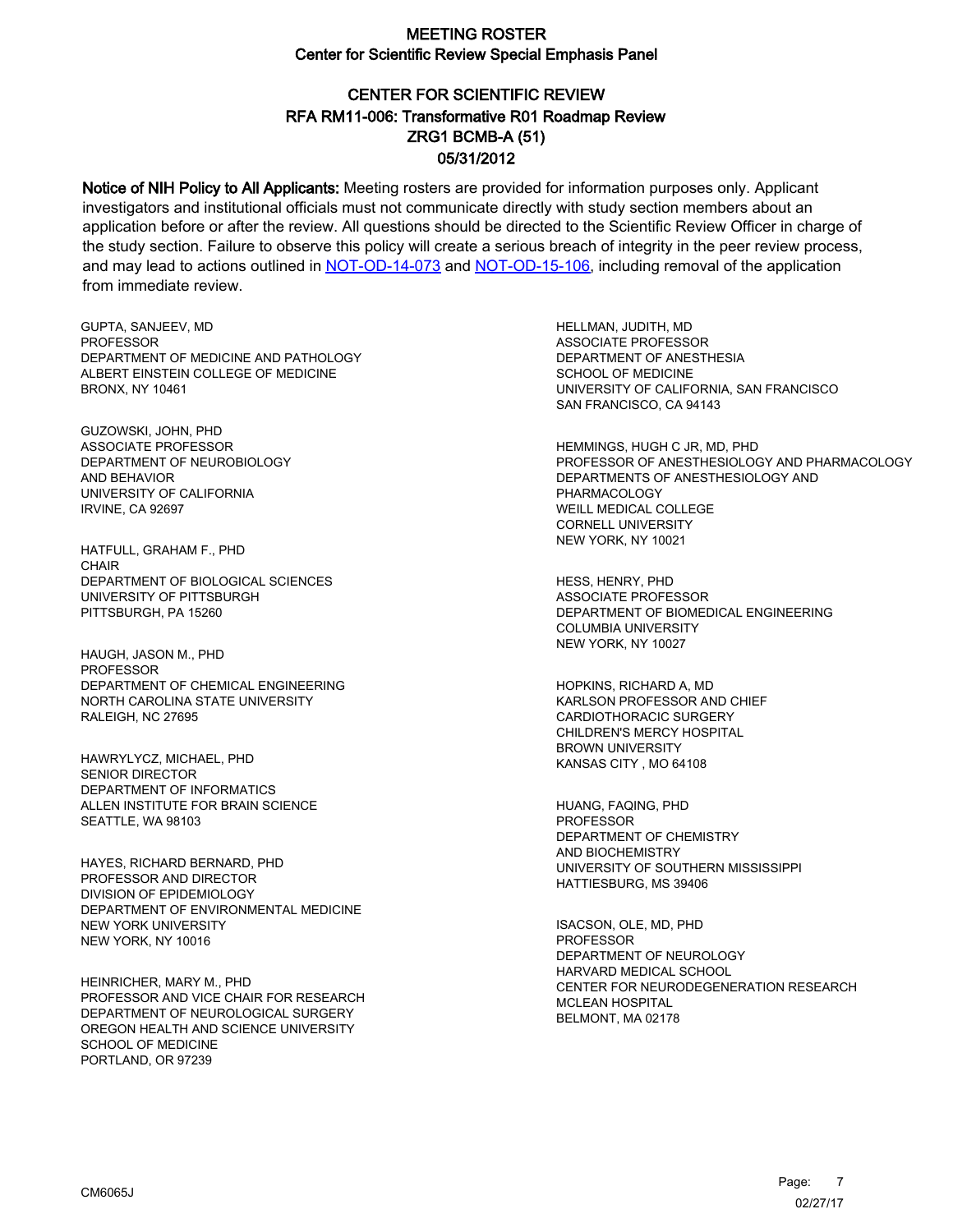# CENTER FOR SCIENTIFIC REVIEW ZRG1 BCMB-A (51) 05/31/2012 RFA RM11-006: Transformative R01 Roadmap Review

Notice of NIH Policy to All Applicants: Meeting rosters are provided for information purposes only. Applicant investigators and institutional officials must not communicate directly with study section members about an application before or after the review. All questions should be directed to the Scientific Review Officer in charge of the study section. Failure to observe this policy will create a serious breach of integrity in the peer review process, and may lead to actions outlined in [NOT-OD-14-073](https://grants.nih.gov/grants/guide/notice-files/NOT-OD-14-073.html) and [NOT-OD-15-106,](https://grants.nih.gov/grants/guide/notice-files/NOT-OD-15-106.html) including removal of the application from immediate review.

JACOBS, GWEN ANN, PHD ASSOCIATE PROFESSOR AND HEAD DEPARTMENT OF CELL BIOLOGY AND NEUROSCIENCE CENTER FOR COMPUTATIONAL BIOLOGY MONTANA STATE UNIVERSITY BOZEMAN, MT 59717

JAFFREY, SAMIE R, MD, PHD ASSOCIATE PROFESSOR DEPARTMENT OF PHARMACOLOGY WEILL MEDICAL COLLEGE CORNELL UNIVERSITY NEW YORK, NY 10065

JIN, KUNLIN, MD, PHD TENURED PROFESSOR DEPARTMENT OF PHARMACOLOGY AND NEUOSCIENCE UNIVERSITY OF NORTH TEXAS HEALTH SCIENCE CENTER FORT WORTH, TX 76107

JOHNSON, RODNEY W, PHD PROFESSOR OF INTEGRATIVE BIOLOGY DEPARTMENT OF ANIMAL SCIENCES UNIVERSITY OF ILLINOIS, URBANA URBANA, IL 61801

KATSANIS, NICHOLAS, PHD PROFESSOR DEPARTMENT OF CELL BIOLOGY DUKE UNIVERSITY MEDICAL CENTER DURHAM, NC 27710

KAWAI, TOSHIHISA, PHD SENIOR MEMBER DEPARTMENT OF IMMUNOLOGY FORSYTH INSTITUTE CAMBRIDGE, MA 02142

KIKYO, NOBUAKI, MD, PHD ASSOCIATE PROFESSOR DEPARTMENT OF MEDICINE STEM CELL INSTITUTE UNIVERSITY OF MINNESOTA MINNEAPOLIS, MN 55455

KIM-SHAPIRO, DANIEL B, PHD **PROFESSOR** DEPARTMENT OF PHYSICS WAKE FOREST UNIVERSITY WINSTON-SALEM, NC 27109

KLANN, ERIC, PHD PROFESSOR CENTER FOR NEURAL SCIENCE NEW YORK UNIVERSITY NEW YORK, NY 10003

KLUNK, WILLIAM E, MD, PHD ASSOCIATE PROFESSOR DEPARTMENT OF PSYCHIATRY AND NEUROPHYSICS SCHOOL OF MEDICINE UNIVERSITY OF PITTSBURGH PITTSBURGH, PA 15261

KODADEK, THOMAS J., PHD PROFESSOR DEPARTMENT OF INTERNAL MEDICINE AND CARDIOLOGY SOUTHWESTERN MEDICAL CENTER UNIVERSITY OF TEXAS DALLAS, TX 75235

KOSSIAKOFF, ANTHONY A, PHD PROFESSER AND CHAIR DEPARTMENT OF BIOCHEMISTRY AND MOLECULAR BIOLOGY UNIVERSITY OF CHICAGO CHICAGO, IL 60637

KRAIG, ELLEN, PHD **PROFESSOR** DEPARTMENT OF CELLUAR AND STRUCUTURAL BIOLOLGY UNIVERSITY OF TEXAS HEALTH SCIENCE CENTER SAN ANTONIO, TX 78229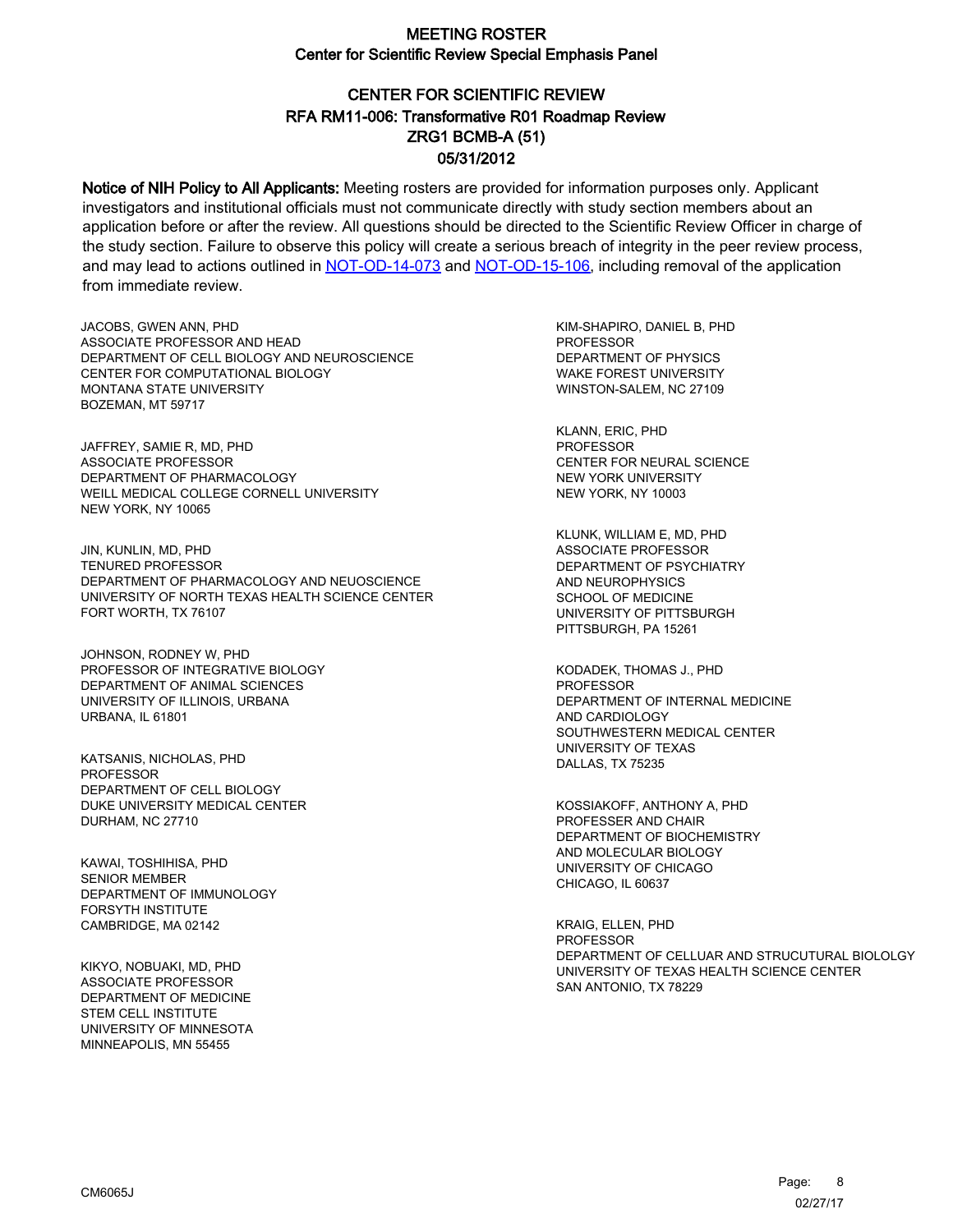# CENTER FOR SCIENTIFIC REVIEW ZRG1 BCMB-A (51) 05/31/2012 RFA RM11-006: Transformative R01 Roadmap Review

Notice of NIH Policy to All Applicants: Meeting rosters are provided for information purposes only. Applicant investigators and institutional officials must not communicate directly with study section members about an application before or after the review. All questions should be directed to the Scientific Review Officer in charge of the study section. Failure to observe this policy will create a serious breach of integrity in the peer review process, and may lead to actions outlined in [NOT-OD-14-073](https://grants.nih.gov/grants/guide/notice-files/NOT-OD-14-073.html) and [NOT-OD-15-106,](https://grants.nih.gov/grants/guide/notice-files/NOT-OD-15-106.html) including removal of the application from immediate review.

LAIMINS, LAIMONIS A, PHD PROFESSOR DEPARTMENT OF MICROBIOLOGY AND IMMUNOLOGY NORTHWESTERN UNIVERSITY CHICAGO, IL 60611

LAMONT, RICHARD J, PHD PROFESSOR DEPARTMENT OF DENTAL PERIODONTOLOGY, ENDODONTOLOGY AND DENTAL HYGIENE UNIVERSITY OF LOUISVILLE LOUISVILLE, KY 40292

LANIER, LEWIS L, PHD **PROFESSOR** DEPARTMENT OF MICROBIOLOGY AND IMMUNOLOGY UNIVERSITY OF CALIFORNIA, SAN FRANCISCO SAN FRANCISCO, CA 94143

LEDBETTER, DAVID H., PHD EXECUTIVE VICE PRESIDENT/CHIEF SCIENTIFIC OFFICER GEISINGER HEALTH SYSTEM DANVILLE, PA 17822

LEDERER, JAMES A., PHD ASSOCIATE PROFESSOR DEPARTMENT OF SURGERY BRIGHAM AND WOMEN'S HOSPITAL HARVARD MEDICAL SCHOOL BOSTON, MA 02115

LEE, JANET S, MD ASSOCIATE PROFESSOR DEPARTMENT OF MEDICINE SCHOOL OF MEDICINE UNIVERSITY OF PITTSBURGH PITTSBURGH, PA 15261

LEE, MICHAEL K, PHD PROFESSOR DEPARTMENT OF NEUROSCIENCE UNIVERSITY OF MINNESOTA, TWIN CITIES MINNEAPOLIS, MN 55455

LEINWAND, LESLIE ANNE, PHD PROFESSOR AND CHAIR DEPARTMENT OF MOLECULAR, CELLULAR AND DEVELOPMENTAL BIOLOGY UNIVERSITY OF COLORADO AT BOULDER BOULDER, CO 80309

LENTSCH, ALEX B., PHD PROFESSOR DEPARTMENT OF SURGERY VICE CHAIRMAN FOR RESEARCH UNIVERSITY OF CINCINNATI COLLEGE OF MEDICINE CINCINNATI, OH 45267

LI, LONG-CHENG, MD ASSOCIATE PROFESSOR DEPARTMENT OF UROLOGY UNIVERSITY OF CALIFORNIA SAN FRANCISCO SAN FRANCISCO, CA 94158

LI, YUEMING, PHD ASSISTANT MEMBER AND HEAD MOLECULAR PHARMACOLOGY AND CHEMISTRY PROGRAM MEMORIAL SLOAN-KETTERING CANCER CENTER NEW YORK, NY 10065

LICHTMAN, JEFF W, MD, PHD PROFESSOR DEPARTMENT MOLECULAR AND CELLULAR BIOLOGY HARVARD UNIVERSITY CAMBRIDGE, MA 02138

LINK, JEANNE MEYERS, PHD ASSOCIATE PROFESSOR DIVISION OF NUCLEAR MEDICINE DEPARTMENT OF RADIOLOGY MOLECULAR IMAGING RESEARCH UNIVERSITY OF WASHINGTON AT SEATTLE SEATTLE, WA 98195

LIU, RIHE, PHD ASSOCIATE PROFESSOR SCHOOL OF PHARMACY UNIVERSITY OF NORTH CAROLINA, CHAPEL HILL, NC 27599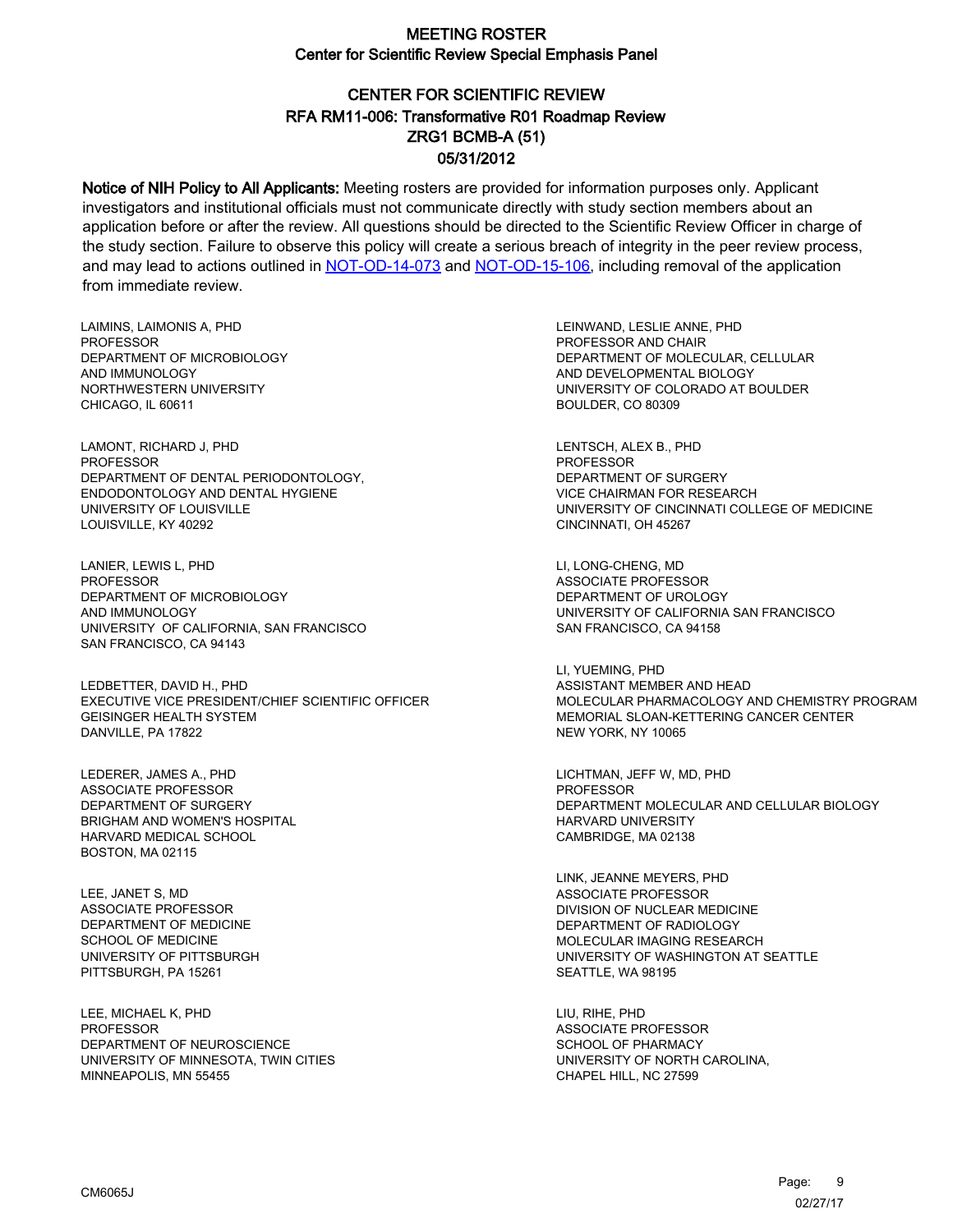# CENTER FOR SCIENTIFIC REVIEW ZRG1 BCMB-A (51) 05/31/2012 RFA RM11-006: Transformative R01 Roadmap Review

Notice of NIH Policy to All Applicants: Meeting rosters are provided for information purposes only. Applicant investigators and institutional officials must not communicate directly with study section members about an application before or after the review. All questions should be directed to the Scientific Review Officer in charge of the study section. Failure to observe this policy will create a serious breach of integrity in the peer review process, and may lead to actions outlined in [NOT-OD-14-073](https://grants.nih.gov/grants/guide/notice-files/NOT-OD-14-073.html) and [NOT-OD-15-106,](https://grants.nih.gov/grants/guide/notice-files/NOT-OD-15-106.html) including removal of the application from immediate review.

LOPEZ-BERESTEIN, GABRIEL, MD **PROFESSOR** DEPARTMENT OF EXPERIMENTAL THERAPEUTICS M.D. ANDERSON CANCER CENTER UNIVERSITY OF TEXAS HOUSTON, TX 77030

LORD, EDITH M., PHD PROFESSOR DEPARTMENT OF MICROBIOLOGY AND IMMUNOLOGY SCHOOL OF MEDICINE UNIVERSITY OF ROCHESTER MEDICAL CENTER ROCHESTER, NY 14642

LOTZ, MARTIN K., MD PROFESSOR AND HEAD DEPARTMENT OF MOLECULAR AND EXPERIMENTAL MEDICINE THE SCRIPPS RESEARCH INSTITUTE LA JOLLA, CA 92037

LUO, DAN, PHD **PROFESSOR** DEPARTMENT OF BIOLOGICAL AND ENVIRONMENTAL ENGINEERING CORNELL UNIVERSITY ITHACA, NY 14853

LUX, ROBERT L, PHD PROFESSOR DEPARTMENT OF MEDICINE CARDIOVASCULAR RESEARCH AND TRAINING INSTITUTE UNIVERSITY OF UTAH SALT LAKE CITY, UT 84112

MARKS, JEFFREY R., PHD ASSOCIATE PROFESSOR DEPARTMENT OF SURGERY DUKE UNIVERSITY MEDICAL CENTER DURHAM, NC 27710

MASON, RALPH P., PHD PROFESSOR OF RADIOLOGY DEPARTMENT OF RADIOLOGY UNIVERSITY OF TEXAS SOUTHWESTERN MEDICAL CENTER DALLAS, TX 75390

MATERA, A. GREGORY, PHD **PROFESSOR** DEPARTMENTS OF BIOLOGY AND GENETICS UNIVERSITY OF NORTH CAROLINA CHAPEL HILL, NC 27599-3280

MATUSIK, ROBERT J., PHD DIRECTOR OF UROLOGIC RESEARCH DEPARTMENT OF UROLOGIC SURGERY VANDERBILT UNIVERSITY MEDICAL CENTER NORTH NASHVILLE, TN 37232-2765

MCCARTY, CATHERINE ANNE, PHD PRINCIPAL RESEARCH SCIENTIST DIVISION OF RESEARCH ESSENTIA INSTITUTE OF RURAL HEALTH DULUTH, MN 55805

MCELROY, SUSAN L, MD **PROFESSOR** DEPARTMENTS OF PSYCHIATRY AND NEUROSCIENCE COLLEGE OF MEDICINE UNIVERSITY OF CINCINNATI CINCINNATI, OH 45267

MCLEAN, ROBERT JC, PHD PROFESSOR DEPARTMENT OF BIOLOGY COLLEGE OF SCIENCE TEXAS STATE UNIVERSITY SAN MARCOS, TX 78666

MELLINS, CLAUDE ANN, PHD RESEARCH SCIENTIST HIV CENTER FOR CLINICAL AND BEHAVIORIAL STUDIES COLUMBIA UNIVERSITY NEW YORK, NY 10032

MIGNOT, EMMANUEL J, MD, PHD DIRECTOR AND PROFESSOR DEPARTMENT OF PSYCHIATRY AND BEHAVIORAL SCIENCES STANFORD UNIVERSITY CENTER FOR NARCOLEPSY PALO ALTO, CA 94304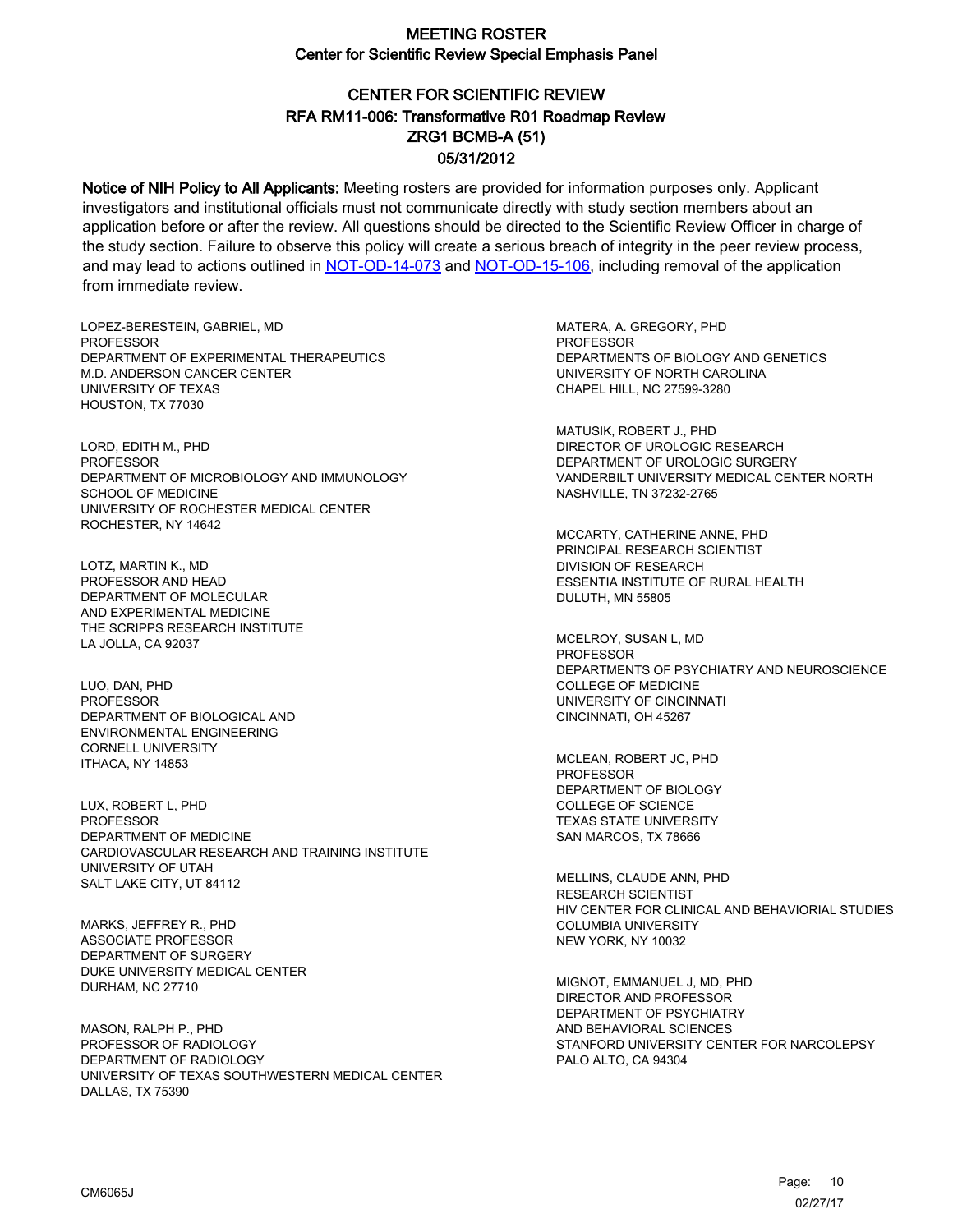# CENTER FOR SCIENTIFIC REVIEW ZRG1 BCMB-A (51) 05/31/2012 RFA RM11-006: Transformative R01 Roadmap Review

Notice of NIH Policy to All Applicants: Meeting rosters are provided for information purposes only. Applicant investigators and institutional officials must not communicate directly with study section members about an application before or after the review. All questions should be directed to the Scientific Review Officer in charge of the study section. Failure to observe this policy will create a serious breach of integrity in the peer review process, and may lead to actions outlined in [NOT-OD-14-073](https://grants.nih.gov/grants/guide/notice-files/NOT-OD-14-073.html) and [NOT-OD-15-106,](https://grants.nih.gov/grants/guide/notice-files/NOT-OD-15-106.html) including removal of the application from immediate review.

MIKAWA, TAKASHI, PHD **PROFESSOR** DEPARTMENT OF ANATOMY CARDIOVASCULAR RESEARCH INSTITUTE UNIVERSITY OF CALIFORNIA SAN FRANCISCO SAN FRANCISCO, CA 94158

MILNER, TERESA A, PHD PROFESSOR OF NEUROSCIENCE DIVISION OF NEUROBIOLOGY DEPARTMENT OF NEUROLOGY AND NEUROSCIENCE WEILL MEDICAL COLLEGE CORNELL UNIVERSITY NEW YORK, NY 10021

MJOLSNESS, ERIC D, PHD PROFESSOR INSTITUTE FOR GENOMICS AND BIOINFORMATICS UNIVERSITY OF CALIFORNIA, IRVINE IRVINE, CA 92697

MOLEY, KELLE H, MD PROFESSOR AND VICE CHAIR DEPARTMENT OF OBSTETRICS AND GYNECOLOGY SCHOOL OF MEDICINE WASHINGTON UNIVERSITY ST. LOUIS, MO 63110

MORGAN, DAVID, PHD ASSOCIATE PROFESSOR DEPARTMENT OF MOLECULAR PHARMACOLOGY AND PHYSIOLOGY UNIVERSITY OF SOUTH FLORIDA ALZHEIMER INSTITUTE TAMPA, FL 33612

MURPHY, WILLIAM JOSEPH, PHD PROFESSOR DEPARTMENT OF DERMATOLOGY UNIVERSITY OF CALIFORNIA DAVIS HEALTH SYSTEM SACRAMENTO, CA 95817

MUZIK, OTTO, PHD PROFESSOR DEPARTMENT OF PET IMAGING CHILDREN'S HOSPITAL OF MICHIGAN PET CENTER WAYNE STATE UNIVERSITY DETROIT, MI 48201

NATARO, JAMES P., MD, PHD PROFESSOR OF PEDIATRICS DEPARTMENT OF PEDIATRICS UNIVERSITY OF VIRGINIA SCHOOL OF MEDICINE CHARLOTTESVILLE, VA 22908

NEU, JOSEF, MD PROFESSOR OF PEDIATRICS DEPARTMENT OF PEDIATRICS COLLEGE OF MEDICINE UNIVERSITY OF FLORIDA GAINESVILLE, FL 32610

NICCHITTA, CHRISTOPHER V, PHD PROFESSOR DEPARTMENT OF CELL BIOLOGY DUKE UNIVERSITY MEDICAL CENTER DURHAM, NC 27710-3709

NICHOLS, JOAN E, PHD ASSOCIATE PROFESSOR OF INTERNAL MEDICINE DIVISION OF INFECTIOUS DISEASES UNIVERSITY OF TEXAS MEDICAL BRANCH GALVESTON, TX 77555

NOLL, DOUGLAS C, PHD PROFESSOR AND CHAIR DEPARTMENT OF BIOMEDICAL ENGINEERING COLLEGE OF ENGINEERING UNIVERSITY OF MICHIGAN ANN ARBOR, MI 48109

NORMANN, RICHARD A, PHD **PROFESSOR** DEPARTMENT OF BIOENGINEERING UNIVERSITY OF UTAH SALT LAKE CITY, UT 84112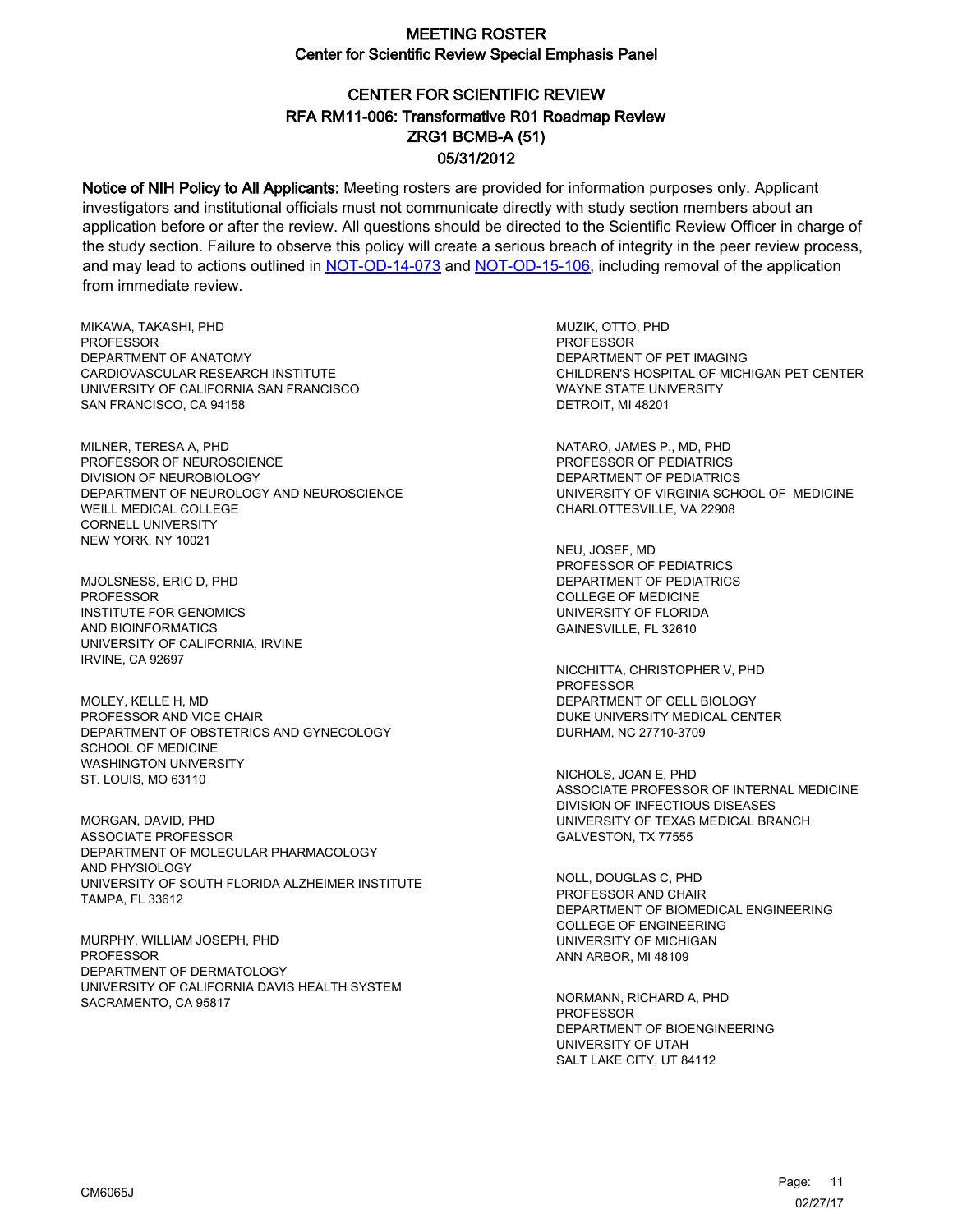# CENTER FOR SCIENTIFIC REVIEW ZRG1 BCMB-A (51) 05/31/2012 RFA RM11-006: Transformative R01 Roadmap Review

Notice of NIH Policy to All Applicants: Meeting rosters are provided for information purposes only. Applicant investigators and institutional officials must not communicate directly with study section members about an application before or after the review. All questions should be directed to the Scientific Review Officer in charge of the study section. Failure to observe this policy will create a serious breach of integrity in the peer review process, and may lead to actions outlined in [NOT-OD-14-073](https://grants.nih.gov/grants/guide/notice-files/NOT-OD-14-073.html) and [NOT-OD-15-106,](https://grants.nih.gov/grants/guide/notice-files/NOT-OD-15-106.html) including removal of the application from immediate review.

NOTARANGELO, LUIGI DANIELE, MD PROFESSOR DIVISION OF IMMUNOLOGY CHILDREN'S HOSPITAL HARVARD MEDICAL SCHOOL BOSTON, MA 02115

O'BANION, MICHAEL KERRY, MD, PHD ASSOCIATE PROFESSOR DEPARTMENT OF NEUROBIOLOGY AND ANATOMY SCHOOL OF MEDICINE UNIVERSITY OF ROCHESTER ROCHESTER, NY 14642

ORTEGA, ALEXANDER N, PHD **PROFESSOR** UCLA CENTER FOR POPULATION HEALTH AND HEALTH DISPARITIES SCHOOL OF PUBLIC HEALTH UNIVERSITY OF CALIFORNIA, LOS ANGELES LOS ANGELES, CA 90095

OSBORNE, TIMOTHY F, PHD PROFESSOR AND DIRECTOR DEPARTMENT OF METABOLIC SIGNALING AND DISEASES SANFORD-BURNHAM MEDICAL RESEARCH INSTITUTE ORLANDO, FL 32837

PACK, ALLAN IAN SR, PHD PROFESSOR OF MEDICINE CENTER FOR SLEEP AND RESPIRATORY NEUROBIOLOGY UNIVERSITY OF PENNSYLVANIA SCHOOL OF MEDICINE TRANSLATIONAL RESEARCH LABORATORIES PHILADELPHIA, PA 19104

PAN, ZHIZHONG Z, PHD ASSOCIATE PROFESSOR DEPARTMENT OF ANESTHESIOLOGY MD ANDERSON CANCER CENTER UNIVERSITY OF TEXAS HOUSTON, TX 77030

PARK, KINAM, PHD SHOWALTER DISTINGQUISHED PROFESSOR OF BIOMEDICAL ENGINEERING DEPARTMENTS OF PHARMACEUTICS AND BIOMEDICAL ENGINEERING PURDUE UNIVERSITY WEST LAFAYETTE, IN 47906

PASKETT, ELECTRA D., PHD PROFESSOR AND DIRECTOR DIVISION OF CANCER PREVENTION AND CONTROL COLLEGE OF MEDICINE OHIO STATE UNIVERSITY COLUMBUS, OH 43201

PEDERSEN, DOUGLAS RAY, PHD ASSOCIATE PORFESSOR ORTHOPAEDICS AND REHABILITATION UNIVERSITY OF IOWA IOWA CITY, IA 52242

PETERS, LUANNE L, PHD PROFESSOR THE JACKSON LABORATORY BAR HARBOR, ME 04609

PETERSON, DANIEL ALAN, PHD ASSOCIATE PROFESSOR CENTER FOR STEM CELL AND REGENERATIVE MEDICINE THE CHICAGO MEDICAL SCHOOL ROSALIND FRANKLIN UNIVERSITY OF MEDICINE AND SCIENCE NORTH CHICAGO, IL 60064

PINE, JEROME, PHD PROFESSOR CALTECH DEPARTMENT OF PHYSIC PASADENA, CA 91125

POGUE, BRIAN W., PHD PROFESSOR THAYER SCHOOL OF ENGINEERING DARTMOUTH COLLEGE HANOVER, NH 03755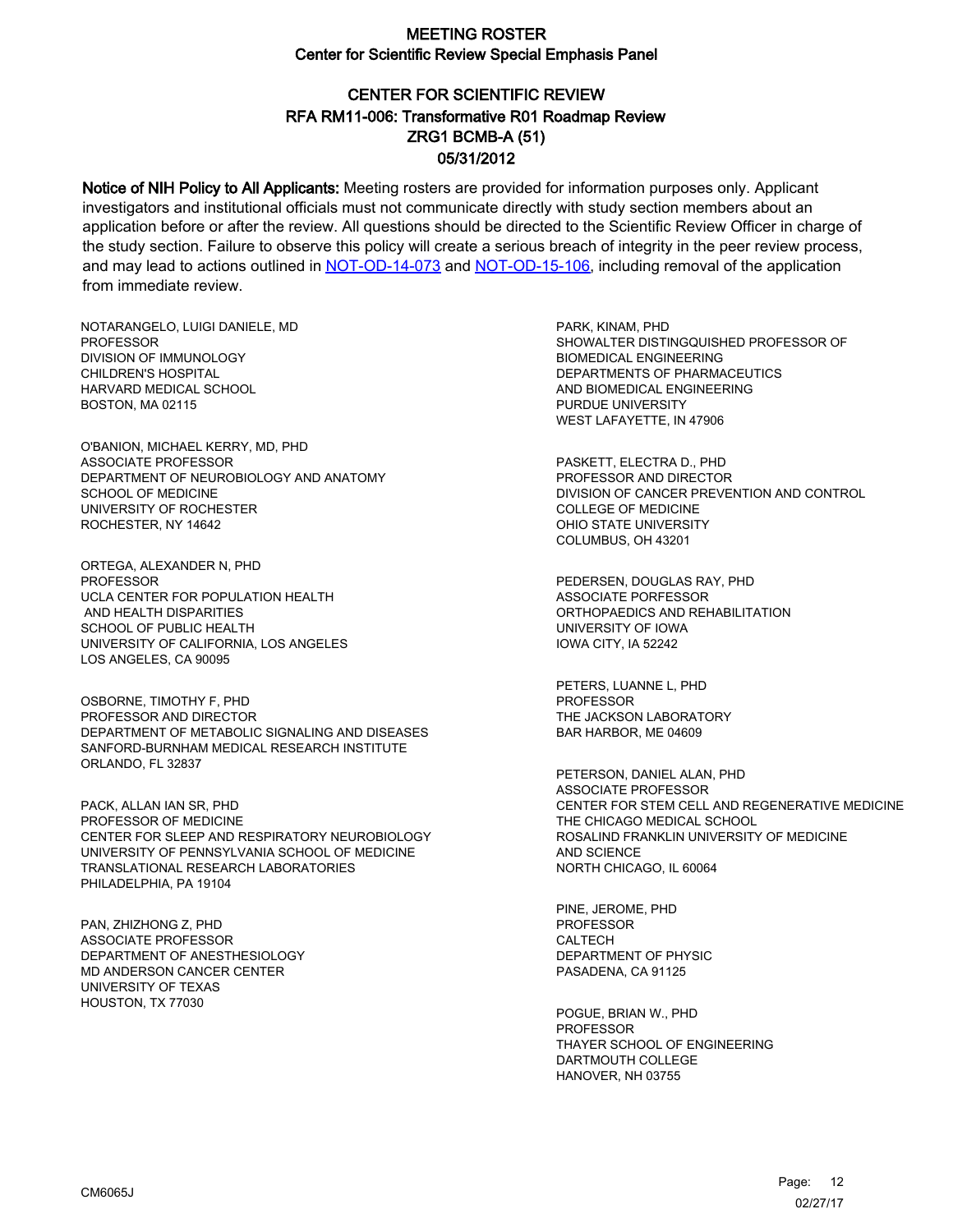# CENTER FOR SCIENTIFIC REVIEW ZRG1 BCMB-A (51) 05/31/2012 RFA RM11-006: Transformative R01 Roadmap Review

Notice of NIH Policy to All Applicants: Meeting rosters are provided for information purposes only. Applicant investigators and institutional officials must not communicate directly with study section members about an application before or after the review. All questions should be directed to the Scientific Review Officer in charge of the study section. Failure to observe this policy will create a serious breach of integrity in the peer review process, and may lead to actions outlined in [NOT-OD-14-073](https://grants.nih.gov/grants/guide/notice-files/NOT-OD-14-073.html) and [NOT-OD-15-106,](https://grants.nih.gov/grants/guide/notice-files/NOT-OD-15-106.html) including removal of the application from immediate review.

POLAND, GREGORY A., MD DIRECTOR MAYO VACCINE RESEARCH GROUP MAYO CLINIC AND FOUNDATION ROCHESTER, MN 55905

RAGHAVAN, MADHAVAN L, PHD ASSOCIATE PROFESSOR DEPARTMENT OF BIOMEDICAL ENGINEERING UNIVERSITY OF IOWA IOWA CITY, IA 52242

RAMSEY, JON J., PHD PROFESSOR DEPARTMENT OF MOLECULAR BIOSCIENCES UNIVERSITY OF CALIFORNIA DAVIS, CA 95616

RASMUSSEN, THEODORE PETER, PHD ASSOCIATE PROFESSOR DEPARTMENT OF PHARMACEUTICAL SCIENCES UNIVERSITY OF CONNECTICUT STORRS, CT 06269-4243

ROGERS, BUCK E., PHD ASSOCIATE PROFESSOR DEPARTMENT OF RADIATION ONCOLOGY WASHINGTON UNIVERSITY ST. LOUIS, MO 63108

ROMERO-ORTEGA, MARIO IGNACIO, PHD ASSISTANT PROFESSOR DEPARTMENT OF BIOENGINEERING UNIVERSITY OF TEXAS IN ARLINGTON ARLINGTON, TX 76019

ROSSANT, JANET, PHD SENIOR SCIENTIST AND CHIEF OF RESEARCH DEPARTMENTS OF MOLECULAR GENETICS OBSTETRICS AND GYNECOLOGY RESEARCH INSTITUTE, THE HOSPITAL FOR SICK CHILDREN UNIVERSITY OF TORONTO TORONTO, ONTARIO M5G 1X8 CANADA

ROTHERAM-BORUS, MARY J, PHD **PROFESSOR** DIRECTOR, GLOBAL CENTER FOR CHILDREN AND FAMILIES CENTER FOR HIV IDENTIFICATION PREVENTION AND TREATMENT, SEMEL INSTITUTE UNIVERSITY OF CALIFORNIA AT LOS ANGELES LOS ANGELES, CA 90024

RUSHTON, GERARD, PHD PROFESSOR DEPARTMENT OF GEOGRAPHY THE UNIVERSITY OF IOWA IOWA CITY, IA 52242

SABATINI, BERNARDO L, MD, PHD ASSOCIATE PROFESSOR DEPARTMENT OF NEUROBIOLOGY HARVARD MEDICAL SCHOOL HARVARD UNIVERSITY BOSTON, MA 02115

SAGGAU, PETER, PHD ASSOCIATE PROFESSOR DEPARTMENT OF NEUROSCIENCE BAYLOR COLLEGE OF MEDICINE HOUSTON, TX 77030

SALTZMAN, W MARK, PHD GOIZUETA FOUNDATION PROFESSOR OF CHEMICAL AND BIOMEDICAL ENGINEERING DEPARTMENT OF BIOMEDICAL ENGINEERING YALE UNIVERSITY NEW HAVEN, CT 06520

SANDERS THOMPSON, VETTA LYNN, PHD ASSOCIATE PROFESSOR GEORGE WARREN BROWN SCHOOL OF SOCIAL WORK WASHINGTON UNIVERSITY OF ST. LOUIS ST. LOUIS, MO 63104

SCARDINO, PETER T, MD **CHAIRMAN** DEPARTMENT OF UROLOGY MEMORIAL SLOAN KETTERING CANCER CENTER NEW YORK, NY 10021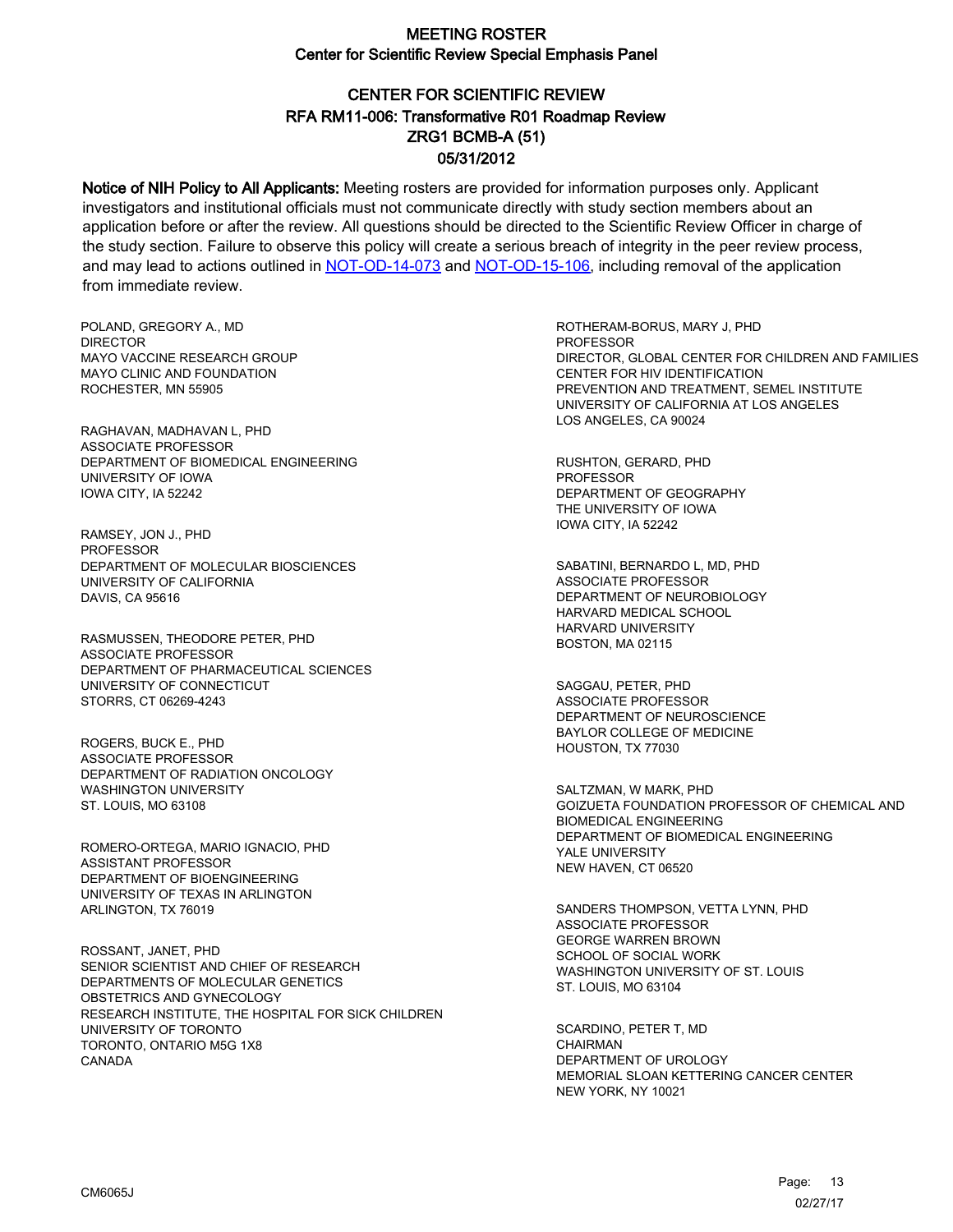# CENTER FOR SCIENTIFIC REVIEW ZRG1 BCMB-A (51) 05/31/2012 RFA RM11-006: Transformative R01 Roadmap Review

Notice of NIH Policy to All Applicants: Meeting rosters are provided for information purposes only. Applicant investigators and institutional officials must not communicate directly with study section members about an application before or after the review. All questions should be directed to the Scientific Review Officer in charge of the study section. Failure to observe this policy will create a serious breach of integrity in the peer review process, and may lead to actions outlined in [NOT-OD-14-073](https://grants.nih.gov/grants/guide/notice-files/NOT-OD-14-073.html) and [NOT-OD-15-106,](https://grants.nih.gov/grants/guide/notice-files/NOT-OD-15-106.html) including removal of the application from immediate review.

SCHMIDTKE, DAVID W, PHD ASSOCIATE PROFESSOR SCHOOL OF CHEMICAL, BIOLOGOCAL ENGINEERING AND MATERIALS SCIENCE UNIVERSITY OF OKLAHOMA NORMAN, OK 73019

SCHUMAN, ERIN M, PHD PROFESSOR MAX PLANCK INSTITUTE FOR BRAIN RESEARCH MPI BIOPHYSICS MAX VON LAUE STRASSE 3 60438 FRANKFURT 60438 GERMANY

SETTE, ALESSANDRO D., PHD HEAD AND MEMBER DIVISION OF VACCINE DISCOVERY CENTER FOR INFECTIOUS DISEASE LA JOLLA INSTITUTE FOR ALLERGY AND IMMUNOLOGY LA JOLLA , CA 92037

SHAPIRO, EUGENE DAVID, MD **PROFESSOR** DEPARTMENT OF PEDIATRICS AND EPIDEMIOLOGY SCHOOL OF MEDICINE YALE UNIVERSITY NEW HAVEN, CT 06520

SHI, XIANGLIN, PHD WILLIAM A. MARQUARD CHAIR IN CANCER RESEARCH GRADUATE CENTER FOR TOXIOLOGY MARKEY CANCER CENTER UNIVERSITY OF KENTUCKY LEXINGTON, KY 40536

SHUSTA, ERIC V, PHD ASSISTANT PROFESSOR DEPARTMENT OF CHEMICAL AND BIOLOGICAL ENGINEERING UNIVERSITY OF WISCONSIN-MADISON MADISON, WI 53706

SINGH, RAVINDRA N, PHD ASSOCIATE PROFESSOR DEPARTMENT OF BIOMEDICAL SCIENCES COLLEGE OF VETERINARY MEDICINE IOWA STATE UNIVERSITY AMES, IA 50011

SLATON, JOEL W, MD ASSOCIATE PROFESSOR DEPARTMENT OF UROLOGIC SURGERY UNIVERSITY OF MINNESOTA MINNEAPOLIS, MN 55455

SOLOWAY, PAUL D, PHD PROFESSOR DIVISION OF NUTRITIONAL SCIENCES COLLEGE OF AGRICULTURE AND LIFE SCIENCES CORNELL UNIVERSITY ITHACA, NY 14853

SONTHEIMER, HARALD W, PHD PROFESSOR DEPARTMENT OF NEUROBIOLOGY UNIVERSITY OF ALABAMA AT BIRMINGHAM BIRMINGHAM, AL 35294

STADECKER, MIGUEL J., PHD PROFESSOR DEPARTMENT OF PATHOLOGY SCHOOL OF MEDICINE TUFTS UNIVERSITY BOSTON, MA 02111

STEER, CLIFFORD JOHN, MD **PROFESSOR** MOLECULAR GASTROENTEROLOGY PROGRAM DEPARTMENTS OF MEDICINE AND GENETICS UNIVERSITY OF MINNESOTA MEDICAL SCHOOL MINNEAPOLIS, MN 55455

STEINDLER, DENNIS A., PHD PROFESSOR AND DIRECTOR THE MCKNIGHT BRAIN INSTITUTE UNIVERSITY OF FLORIDA GAINESVILLE, FL 32610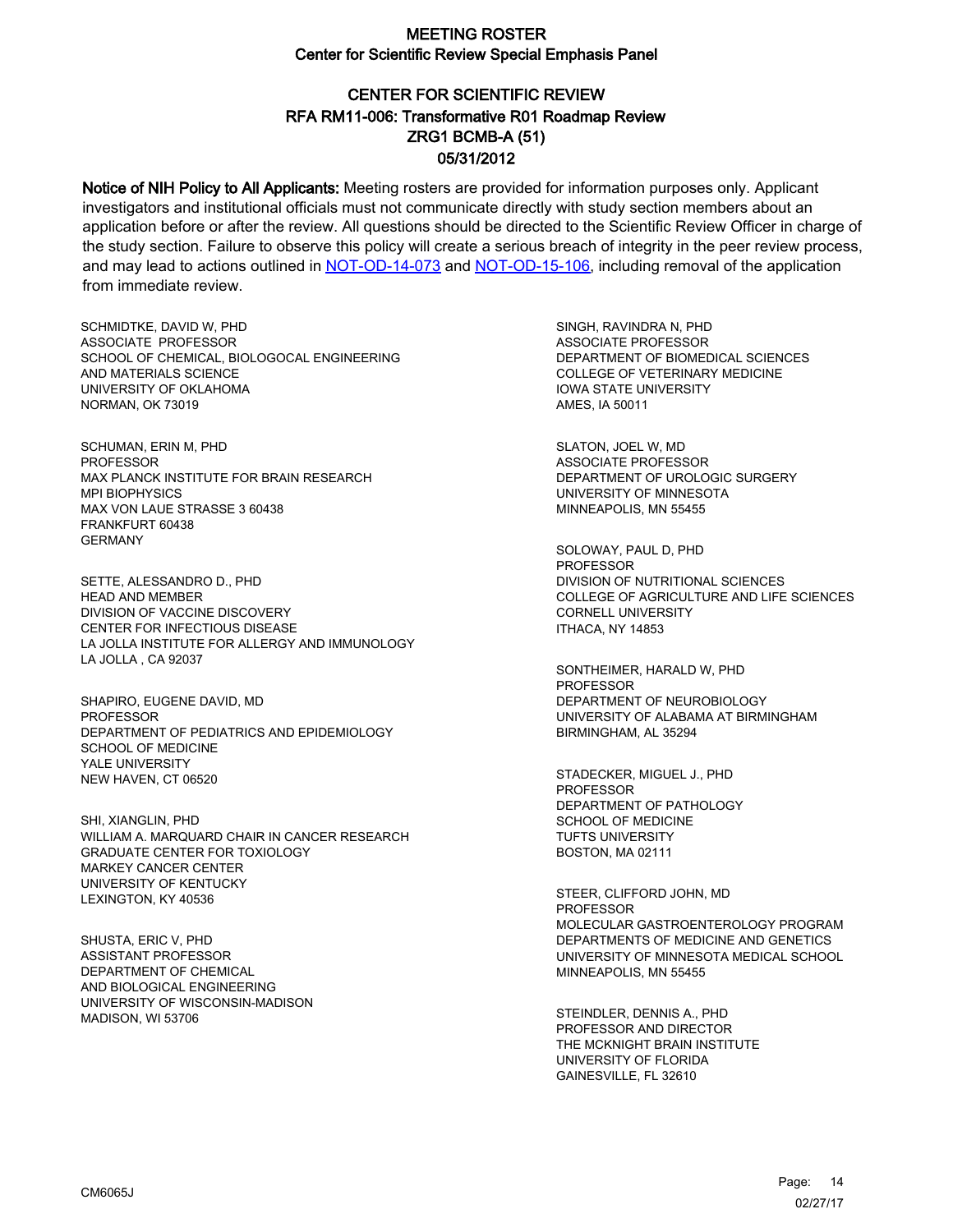## CENTER FOR SCIENTIFIC REVIEW ZRG1 BCMB-A (51) 05/31/2012 RFA RM11-006: Transformative R01 Roadmap Review

Notice of NIH Policy to All Applicants: Meeting rosters are provided for information purposes only. Applicant investigators and institutional officials must not communicate directly with study section members about an application before or after the review. All questions should be directed to the Scientific Review Officer in charge of the study section. Failure to observe this policy will create a serious breach of integrity in the peer review process, and may lead to actions outlined in [NOT-OD-14-073](https://grants.nih.gov/grants/guide/notice-files/NOT-OD-14-073.html) and [NOT-OD-15-106,](https://grants.nih.gov/grants/guide/notice-files/NOT-OD-15-106.html) including removal of the application from immediate review.

STEWARD, OSWALD, PHD DIRECTOR DEPARTMENTS OF ANATOMY, NEUROBIOLOGY AND BEHAVIOR COLLEGE OF MEDICINE UNIVERSITY OF CALIFORNIA AT IRVINE IRVINE, CA 92697

STORKUS, WALTER J, PHD PROFESSOR OF DERMATOLOGY AND IMMUNOLOGY DEPARTMENTS OF DERMATOLOGY AND IMMUNOLOGY UNIVERSITY OF PITTSBURGH SCHOOL OF MEDICINE PITTSBURGH, PA 15213

STRAHL, BRIAN D, PHD ASSOCIATE PROFESSOR DEPARTMENT OF BIOCHEMISTRY AND BIOPHYSICS SCHOOL OF MEDICINE UNIVERSITY OF NORTH CAROLINA AT CHAPEL HILL CHAPEL HILL, NC 27599

STUDER, LORENZ P., MD ASSOCIATE MEMBER DEVELOPMENTAL BIOLOGY PROGRAM AND DEPARTMENT OF NEUROSURGERY SLOAN-KETTERING INSTITUTE FOR CANCER RESEARCH NEW YORK, NY 10065

TACKETT, ALAN JACKSON, PHD ASSOCIATE PROFESSOR BIOMEDICAL RESEARCH CENTER UNIVERSITY OF ARKANSAS FOR MEDICAL SCIENCE LITTLE ROCK, AR 72205

TANG, LIPING, PHD PROFESSOR DEPARTMENT OF BIOENGINEERING UNIVERSITY OF TEXAS AT ARLINGTON ARLINGTON, TX 76019

TANG, PEI, PHD ASSOCIATE PROFESSOR DEPARTMENTS OF ANESTHESIOLOGY, PHARMACOLOGY AND COMPUTATIONAL BIOLOGY UNIVERSITY OF PITTSBURGH SCHOOL OF MEDICINE PITTSBURGH, PA 15260

TATON, T. ANDREW, PHD ASSOCIATE PROFESSOR DEPARTMENT OF CHEMISTRY UNIVERSITY OF MINNESOTA MINNEAPOLIS, MN 55455

TENNER, ANDREA JOAN, PHD **PROFESSOR** DEPARTMENTS OF MOLECULAR BIOLOGY AND BIOCHEMISTRY UNIVERSITY OF CALIFORNIA IRVINE, CA 92697

TEUSCHER, CORY, PHD PROFESSOR DEPARTMENT OF MEDICINE UNIVERSITY OF VERMONT BURLINGTON, VT 05405

THOMAS, TJ, PHD PROFESSOR UNIVERSITY OF MEDICINE AND DENTISTRY OF NEW JERSEY ROBERT WOOD JOHNSON MEDICAL SCHOOL NEW BRUNSWICK, NJ 08903

TIMCHENKO, NIKOLAI A, PHD PROFESSOR DEPARTMENT OF PATHOLOGY HUNTINGTON CENTER FOR AGING BAYLOR COLLEGE OF MEDICINE HOUSTON, TX 77030

TODD, PETER JUSTIN, PHD SENIOR SCIENTIST ANALYTICAL SPECTROSCOPY OAK RIDGE NATIONAL LABORATORY OAK RIDGE, TN 37831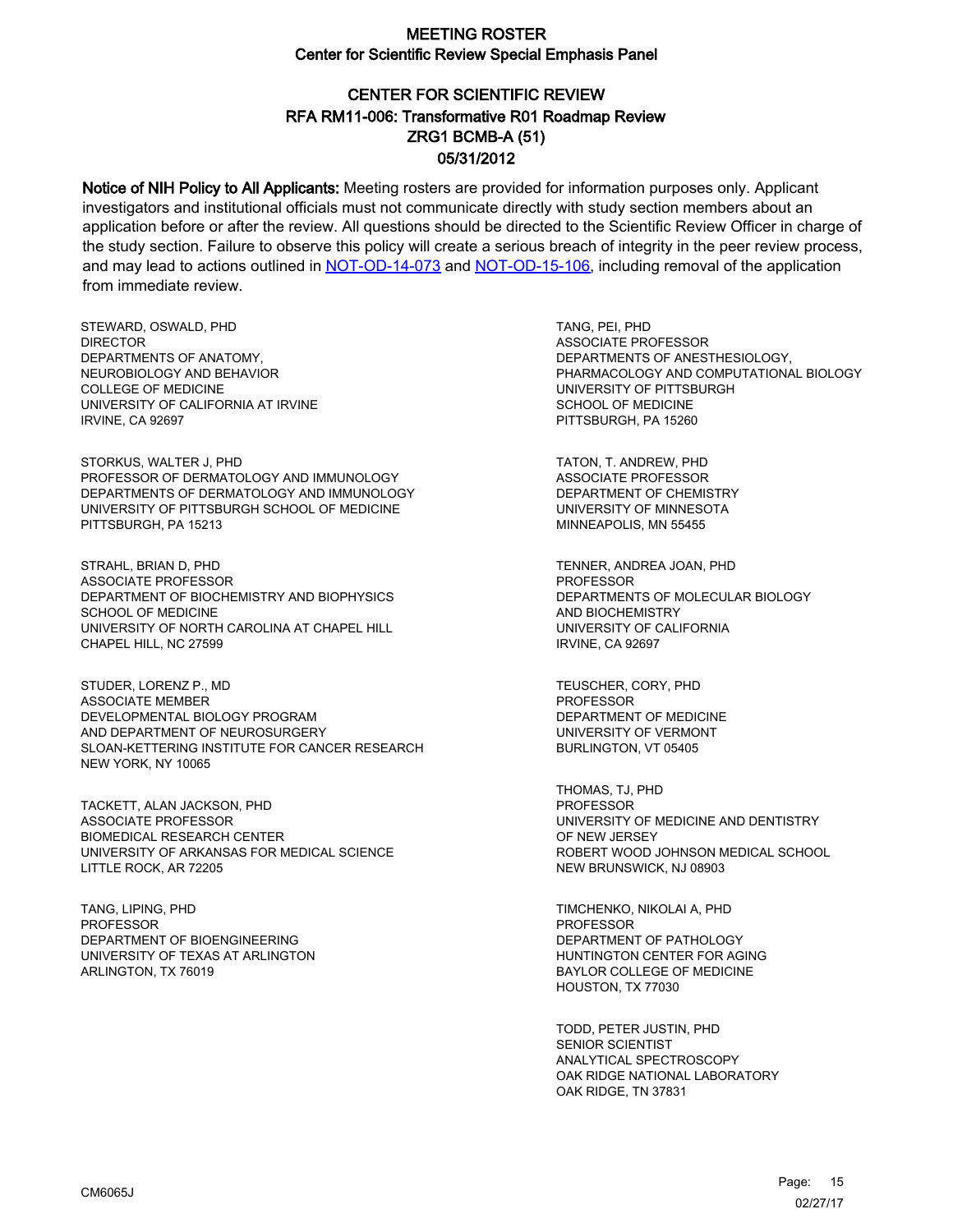# CENTER FOR SCIENTIFIC REVIEW ZRG1 BCMB-A (51) 05/31/2012 RFA RM11-006: Transformative R01 Roadmap Review

Notice of NIH Policy to All Applicants: Meeting rosters are provided for information purposes only. Applicant investigators and institutional officials must not communicate directly with study section members about an application before or after the review. All questions should be directed to the Scientific Review Officer in charge of the study section. Failure to observe this policy will create a serious breach of integrity in the peer review process, and may lead to actions outlined in [NOT-OD-14-073](https://grants.nih.gov/grants/guide/notice-files/NOT-OD-14-073.html) and [NOT-OD-15-106,](https://grants.nih.gov/grants/guide/notice-files/NOT-OD-15-106.html) including removal of the application from immediate review.

TONER, MEHMET, PHD **PROFESSOR** DEPARTMENT OF SURGICAL SERVICES CENTER FOR ENGINEERING MEDICINE MASSACHUSETTS GENERAL HOSPITAL CHARLESTOWN, MA 02129

TRANQUILLO, ROBERT T, PHD, POSTDO DISTINGUISHED MCKNIGHT UNIVERSITY PROFESSOR AND **HEAD** DEPARTMENT OF BIOMEDICAL ENGINEERING UNIVERSITY OF MINNESOTA MINNEAPOLIS, MN 55455

TURNER, JERROLD R., MD, PHD **PROFESSOR** SARA AND HAROLD LINCOLN THOMPSON PROFESSOR ASSOCIATE CHAIR DEPARTMENT OF PATHOLOGY THE UNIVERSITY OF CHICAGO CHICAGO, IL 60637

VAN DEN BRINK, MARCEL R M, MD, PHD ASSOCIATE MEMBER DEPARTMENT OF MEDICINE SLOAN-KETTERING INSTITUTE FOR CANCER RESEARCH NEW YORK, NY 10021

VINOGRADOV, SERGUEI V, PHD RESEARCH PROFESSOR DEPARTMENT OF PHARMACEUTICAL SCIENCES COLLEGE OF PHARMACY UNIVERSITY OF NEBRASKA MEDICAL CENTER OMAHA, NE 68198

VISEL, AXEL, PHD STAFF SCIENTIST GENOMICS DIVISION LAWRENCE BERKELEY NATIONAL LABORATORY BERKELEY, CA 94720

VITIELLO, MICHAEL V., PHD PROFESSOR DEPARTMENT OF PSYCHIATRY AND BEHAVIORAL SCIENCES UNIVERSITY OF WASHINGTON SEATTLE, WA 98195

VONDERHEIDE, ROBERT H., MD, PHD ASSOCIATE PROFESSOR OF MEDICINE ABRAMSON FAMILY CANCER RESEARCH INSTITUTE UNIVERSITY OF PENNSYLVANIA SCHOOL OF MEDICINE PHILADELPHIA, PA 19104

VUNJAK-NOVAKOVIC, GORDANA, PHD PROFESSOR LABORATORY FOR STEM CELLS AND TISSUE ENGINEERING COLUMBIA UNIVERSITY NEW YORK, NY 10032

VYAVAHARE, NAREN R., PHD HUNTER ENDOWED CHAIR AND PROFESSOR DEPARTMENT OF BIOENGINEERING CLEMSON UNIVERSITY CLEMSON, SC 29634

WANG, FAN, PHD ASSOCIATE PROFESSOR DEPARTMENT OF CELL BIOLOGY DUKE UNIVERSITY DURHAM, NC 27710

WANG, HAICHAO, PHD ASSOCIATE PROFESSOR DEPARTMENT OF EMERGENCY MEDICINE SCIENCE LABORATORY NORTH SHORE UNIVERSITY HOSPITAL MANHASSET, NY 11030

WEBER, DOUGLAS J, PHD **PROFESSOR** PHYSICAL MEDICINE AND REHABILITATION UNIVERSITY OF PITTSBURGH PITTSBURGH, PA 19104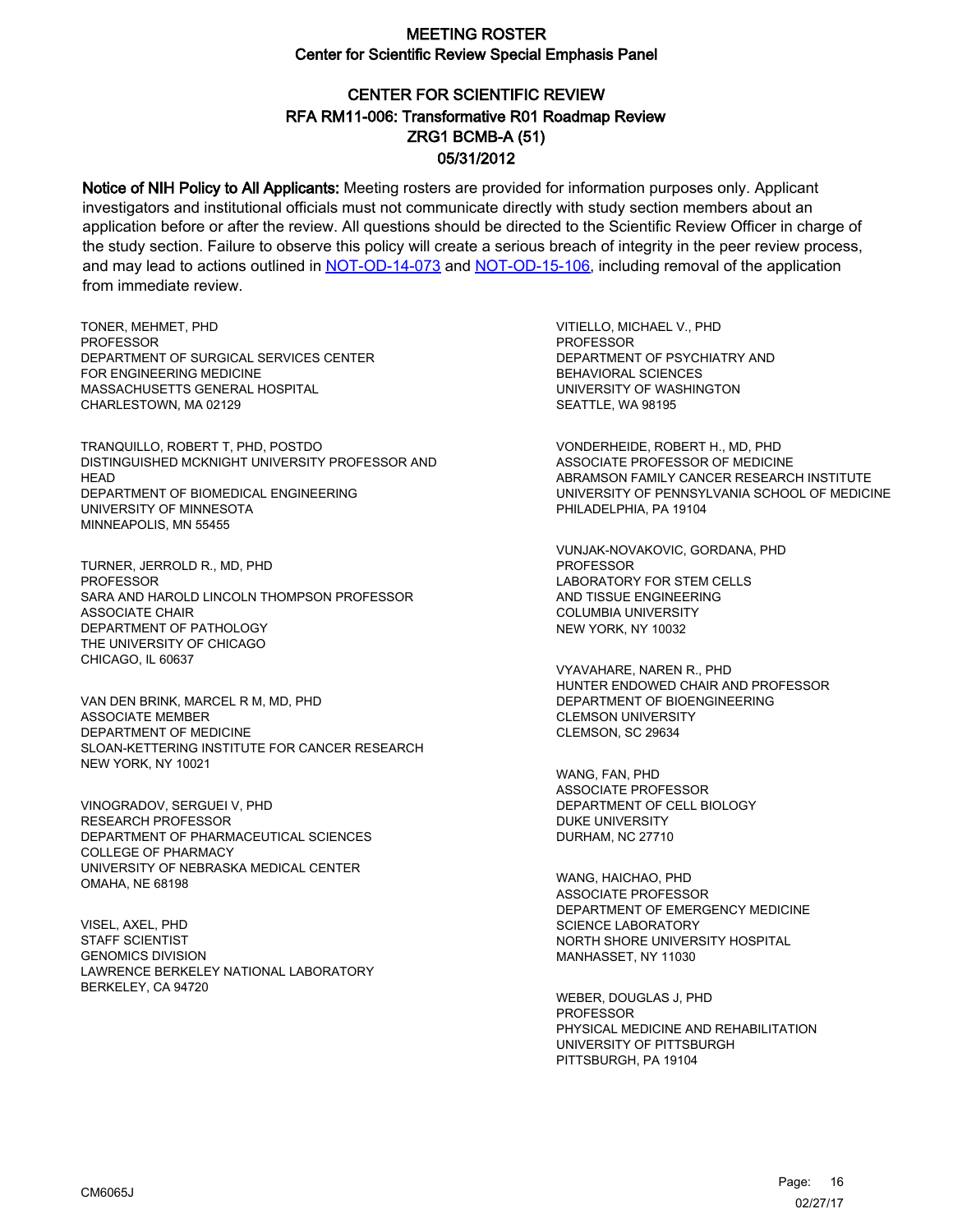# CENTER FOR SCIENTIFIC REVIEW ZRG1 BCMB-A (51) 05/31/2012 RFA RM11-006: Transformative R01 Roadmap Review

Notice of NIH Policy to All Applicants: Meeting rosters are provided for information purposes only. Applicant investigators and institutional officials must not communicate directly with study section members about an application before or after the review. All questions should be directed to the Scientific Review Officer in charge of the study section. Failure to observe this policy will create a serious breach of integrity in the peer review process, and may lead to actions outlined in [NOT-OD-14-073](https://grants.nih.gov/grants/guide/notice-files/NOT-OD-14-073.html) and [NOT-OD-15-106,](https://grants.nih.gov/grants/guide/notice-files/NOT-OD-15-106.html) including removal of the application from immediate review.

WEINER, DAVID B., PHD **PROFESSOR** DEPARTMENT OF PATHOLOGY AND LABORATORY MEDICINE UNIVERSITY OF PENNSYLVANIA SCHOOL OF MEDICINE PHILADELPHIA, PA 19104-6100

WEINER, GEORGE J, MD DIRECTOR, HOLDEN COMPREHENSIVE CANCER CENTER C.E. BLOCK CHAIR OF CANCER RESEARCH PROFESSOR, DEPARTMENT OF INTERNAL MEDICINE UNIVERSITY OF IOWA HEALTHCARE IOWA CITY, IA 52242-1002

WEST, JENNIFER L, PHD PROFESSOR OF BIOENGINEERING DEPARTMENT OF BIOENGINEERING RICE UNIVERSITY HOUSTON, TX 77251

WETSEL, RICK A., PHD PROFESSOR OF MOLECULAR MEDICINE INSTITUTE OF MOLECULAR MEDICINE UNIVERSITY OF TEXAS HEALTH SCIENCE CENTER AT HOUSTON HOUSTON, TX 77030

WILLIAMS, JUSTIN COLE, PHD ASSOCIATE PROFESSOR DEPARTMENT OF BIOMEDICAL ENGINEERING COLLEGE OF ENGINEERING UNIVERSITY OF WISONSIN, MADISON MADISON, WI 53706

WILLSON, RICHARD, PHD PROFESSOR DEPARTMENT OF CHEMICAL AND BIOMOLECULAR ENGINEERING UNIVERSITY OF HOUSTON HOUSTON, TX 77204

WILSON, KEITH T, MD PROFESSOR OF MEDICINE DIVISION OF GASTROENTEROLOGY VANDERBILT UNIVERSITY MEDICAL CENTER NASHVILLE, TN 37232

WOZNIAK, DANIEL J, PHD ASSOCIATE PROFESSOR DEPARTMENT OF MICROBIOLOGY AND IMMUNOLOGY SCHOOL OF MEDICINE WAKE FOREST UNIVERSITY WINSTON-SALEM, NC 27157

YBARRA, MICHELE, PHD PRESIDENT INTERNET SOLUTIONS FOR KIDS, INCORPORATED SANTA ANA, CA 92705

YU, DIHUA, MD, PHD PROFESSOR, RESEARCH DIRECTOR DEPARTMENT OF MOLECULAR AND CELLULAR ONCOLOGY UNIVERSITY OF TEXAS M.D. ANDERSON CANCER CENTER HOUSTON, TX 77030

ZETTER, BRUCE R, PHD CHARLES NOWISZEWSKI PROFESSOR OF CANCER BIOLOGY KARP FAMILY RESEARCH LABORATORIES CHILDREN'S HOSPITAL BOSTON BOSTON, MA 02115

ZHONG, SHENG, PHD ASSOCIATE PROFESSOR OFFICE OF SPONSORED PROGRAMS AND RESEARCH ADMINISTRATION UNIVERSITY OF ILLINOIS CHAMPAIGN, IL 61820

ZHOU, JIA, PHD SENIOR PRINCIPAL SCIENTIST PSYCHOGENICS, INC. TARRYTOWN, NY 10591

#### SCIENTIFIC REVIEW OFFICER

BOWERS, JOHN L, PHD SCIENTIFIC REVIEW OFFICER CENTER FOR SCIENTIFIC REVIEW NATIONAL INSTITUTES OF HEALTH BETHESDA, MD 20892